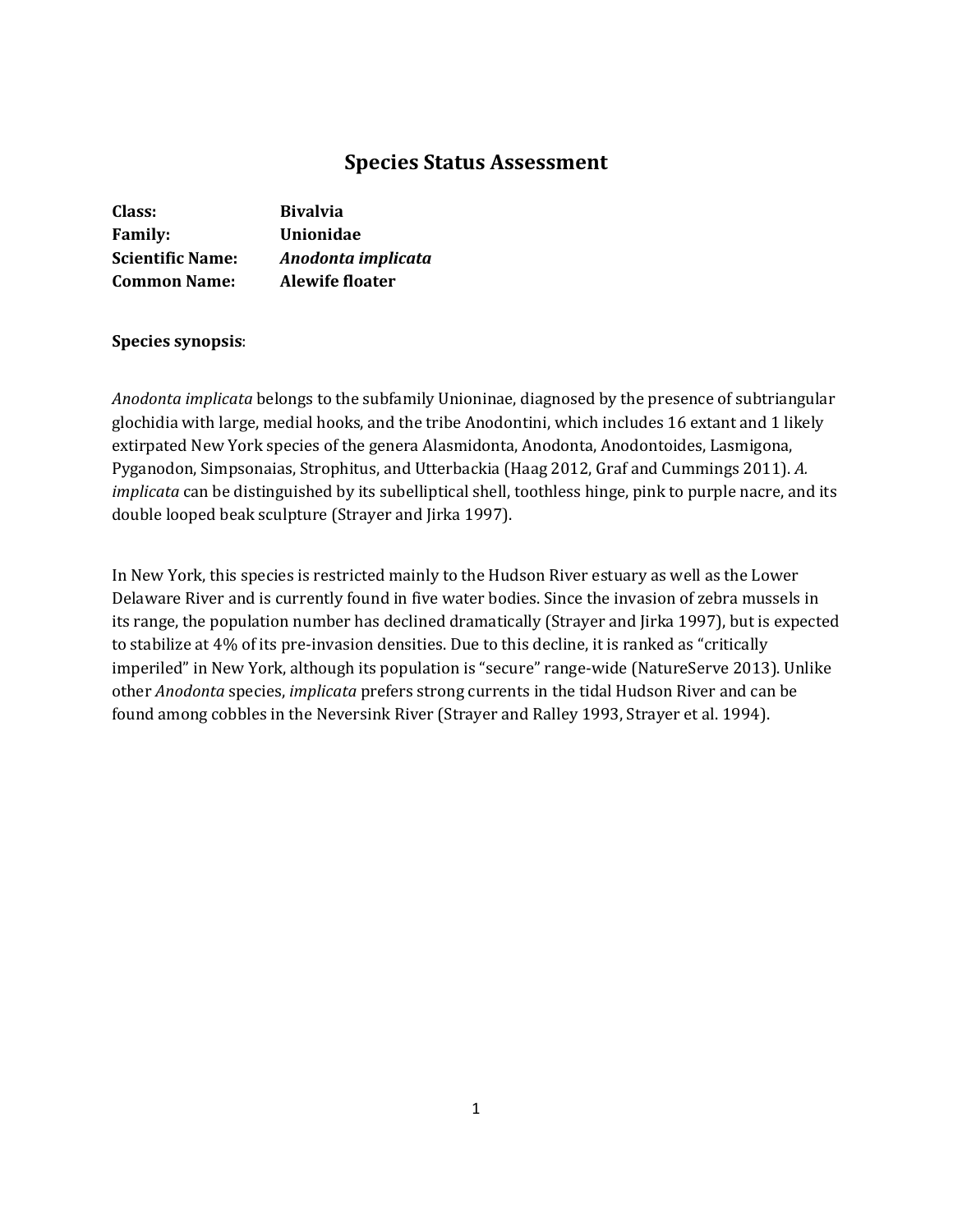# **I. Status**

# **i. Federal\_\_\_\_ \_\_\_**None**\_\_\_\_\_\_\_\_\_\_\_\_\_\_\_\_\_\_\_\_\_\_\_\_\_\_\_\_\_\_\_\_Candidate? \_\_\_\_**No**\_\_\_\_\_\_\_ ii. New York** S1S2 – Critically imperiled/Imperiled **Tracked by NYNHP? \_**Yes**\_ a. Current and Legal Protected Status ii. New York \_\_\_\_\_\_**None – Species of Greatest Conservation Need**\_\_\_\_\_\_\_\_\_\_\_ b. Natural Heritage Program Rank i. Global C5** - Secure

# **Other Rank:**

American Fisheries Society Status**:** Currently Stable (1993)

# **Status Discussion:**

Due to this decline following the arrival of zebra mussels in the Hudson River, it is ranked as "critically imperiled" in New York. This wide ranging Atlantic slope species is considered relatively common and secure throughout most of its range, but is limited to only the coastal areas of the North Atlantic Slope from North Carolina to Maine, with disjunct populations in North Carolina (NatureServe 2013).

# **II. Abundance and Distribution Trends**

- **a. North America** 
	- **i. Abundance**

**\_\_\_\_\_ declining \_\_\_\_\_increasing \_\_\_X\_\_\_stable \_\_\_\_\_unknown** 

**ii. Distribution:** 

**\_\_\_\_\_ declining \_\_\_\_\_increasing \_\_\_X\_\_\_stable \_\_\_\_\_unknown** 

**Time frame considered: \_\_\_\_\_\_\_\_\_\_\_\_\_\_\_\_\_\_\_\_\_\_\_\_\_\_\_\_\_\_\_\_\_\_\_\_\_\_\_\_\_\_\_\_\_\_\_\_\_\_\_\_\_\_\_\_\_**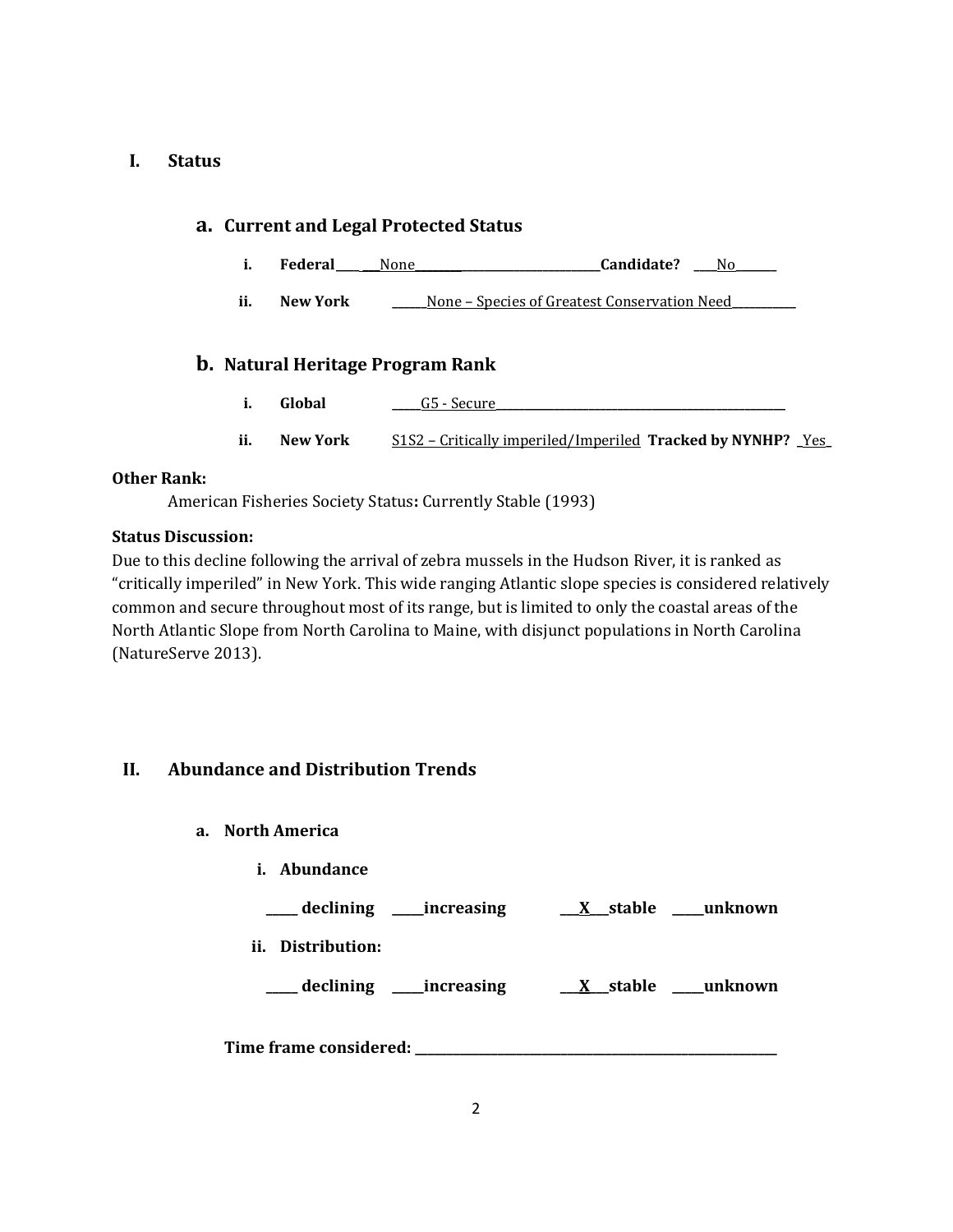# **b. Regional**

**i. Abundance** 

| ii. Distribution:                                                                                              |  |                 |
|----------------------------------------------------------------------------------------------------------------|--|-----------------|
|                                                                                                                |  |                 |
| Regional Unit Considered: Mortheast Manual Manual Manual Manual Manual Manual Manual Manual Manual Manual Manu |  |                 |
| c. Adjacent States and Provinces                                                                               |  |                 |
| CONNECTICUT Not Present ________ No data ______                                                                |  |                 |
| i. Abundance                                                                                                   |  |                 |
|                                                                                                                |  |                 |
| ii. Distribution:                                                                                              |  |                 |
|                                                                                                                |  |                 |
| Time frame considered: _______ 2008 published data ______________                                              |  |                 |
|                                                                                                                |  |                 |
| MASSACHUSETTS Not Present ______                                                                               |  | No data _______ |
| i. Abundance                                                                                                   |  |                 |
|                                                                                                                |  |                 |
| ii. Distribution:                                                                                              |  |                 |
|                                                                                                                |  |                 |
|                                                                                                                |  |                 |
| Listing Status: _____ S4                                                                                       |  | SGCN? No        |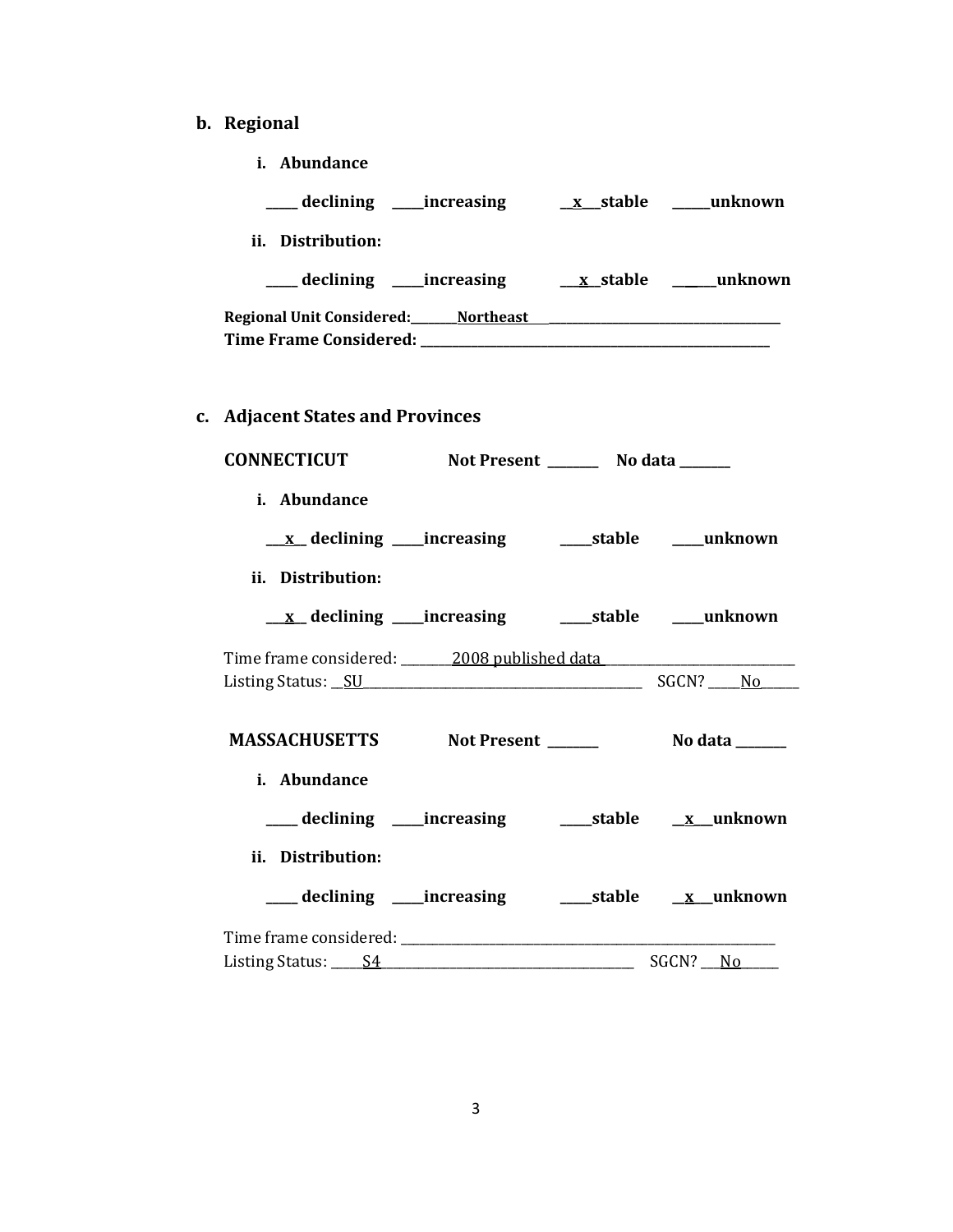| <b>NEW JERSEY</b>                     | Not Present _______ No data ______ |
|---------------------------------------|------------------------------------|
| <i>i.</i> Abundance                   |                                    |
| declining increasing <u>x</u> _stable | unknown                            |
| ii. Distribution:                     |                                    |
| __declining ____increasing            | unknown<br><u>x</u> stable         |
| Time frame considered: 1970-present   |                                    |
| Listing Status: _____ S4-stable       | SGCN?<br>N <sub>0</sub>            |

*A. implicata* is NJ's 3rd most common freshwater mussel species. Ranked Secure/Stable during the 2012 status assessment (Davenport 2012).

| <b>ONTARIO</b>                                                           | Not Present $X$      | No data $\_\_\_\_\_\_\_\_\_\_\_\_\$ |
|--------------------------------------------------------------------------|----------------------|-------------------------------------|
| <b>PENNSYLVANIA</b>                                                      | Not Present ________ | No data _______                     |
| i. Abundance                                                             |                      |                                     |
| ___ declining ____increasing _____________stable ____ <u>X__</u> unknown |                      |                                     |
| ii. Distribution:                                                        |                      |                                     |
| ___ declining ____ increasing _______ stable ___ X__unknown              |                      |                                     |
|                                                                          |                      |                                     |
| <b>QUEBEC</b>                                                            |                      | Not Present No data                 |
| i. Abundance                                                             |                      |                                     |
|                                                                          |                      |                                     |
| ii. Distribution:                                                        |                      |                                     |
| $\underline{X}$ declining _____ increasing                               |                      | _________stable _____unknown        |
|                                                                          |                      |                                     |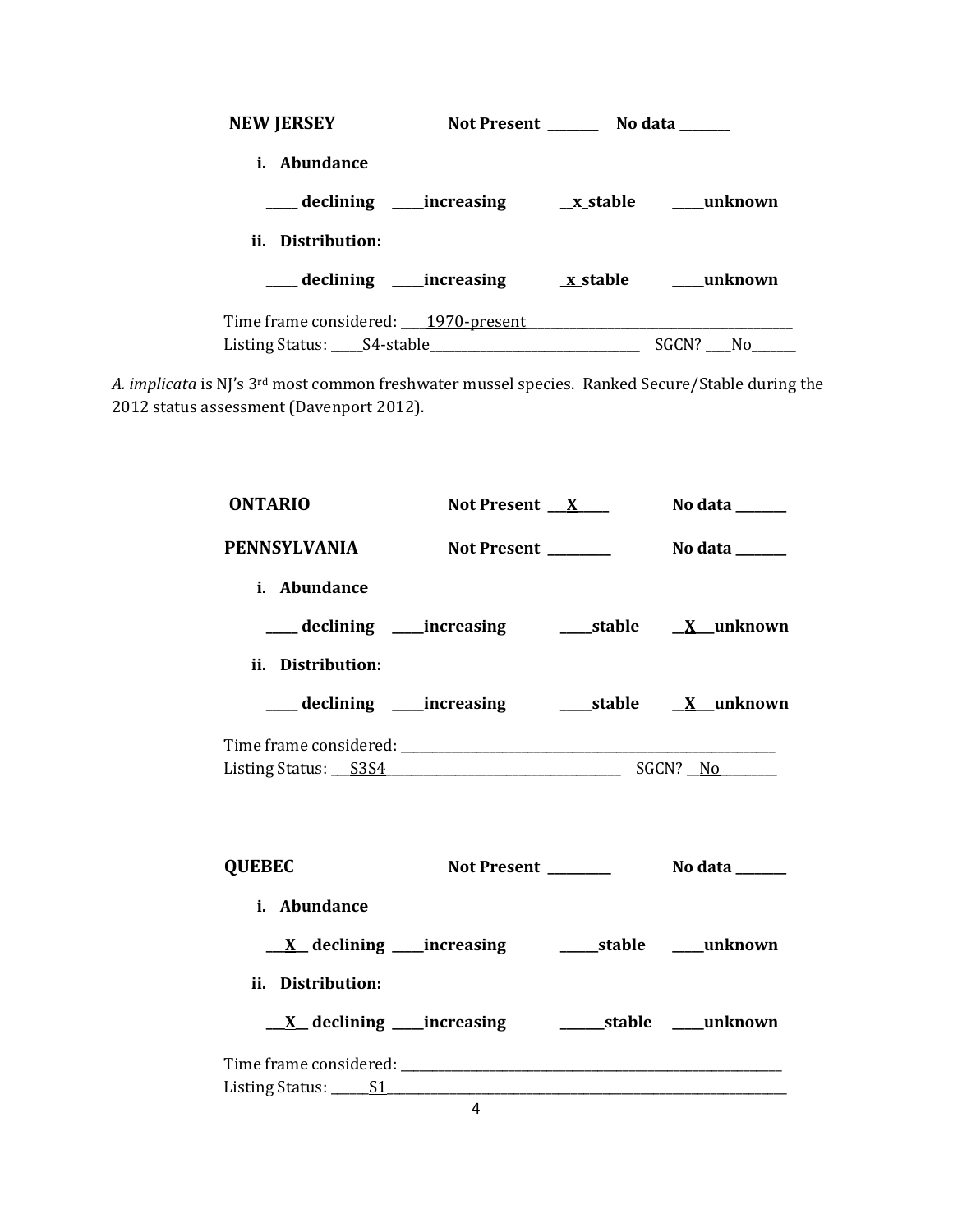| <b>VERMONT</b>    |                                                            |         |
|-------------------|------------------------------------------------------------|---------|
| i. Abundance      |                                                            |         |
|                   | ____ declining ____ increasing ______ stable _____ unknown |         |
| ii. Distribution: |                                                            |         |
|                   | ___ declining ____increasing ______stable ____unknown      |         |
|                   |                                                            |         |
| d. NEW YORK       |                                                            | No data |
| i. Abundance      |                                                            |         |
|                   |                                                            |         |
| ii. Distribution: |                                                            |         |
|                   |                                                            |         |
|                   |                                                            |         |

Time frame considered: Rapid recent abundance decline from 1990 to present

# **Monitoring in New York.**

None

# **Trends Discussion:**

As of 1991-1992, the only location in New York where *A. implicata* had maintained a large population was in the Hudson River estuary (approximately 400 million individuals). Following the arrival of zebra mussels, this population has declined sharply with an annual decline rate of 57% per year from 1993 to 1999. Populations have since recovered slightly and are expected to stabilize at 4% of their pre-invasion densities (Strayer and Malcom 2007).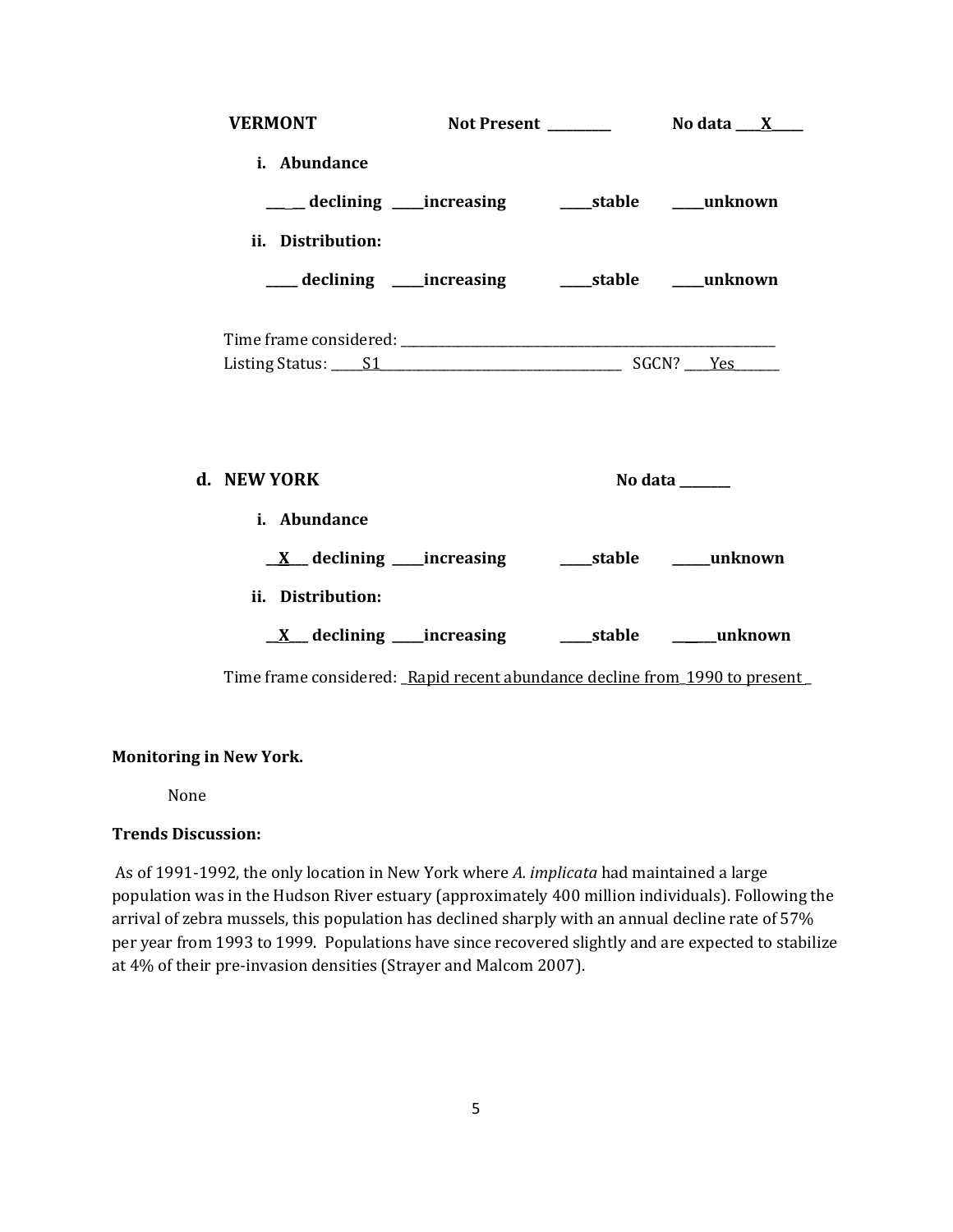

Figure 1. *A. implicata* distribution in North America (NatureServe 2013).

# **I. New York Rarity, if known:**

| <b>Historic</b> |         | # of Animals # of Locations | % of State               |
|-----------------|---------|-----------------------------|--------------------------|
| prior to 1970   | unknown | 4 waterbodies               | 5 of 56 HUC 8 watersheds |
| prior to 1980   |         |                             |                          |
| prior to 1990   |         |                             |                          |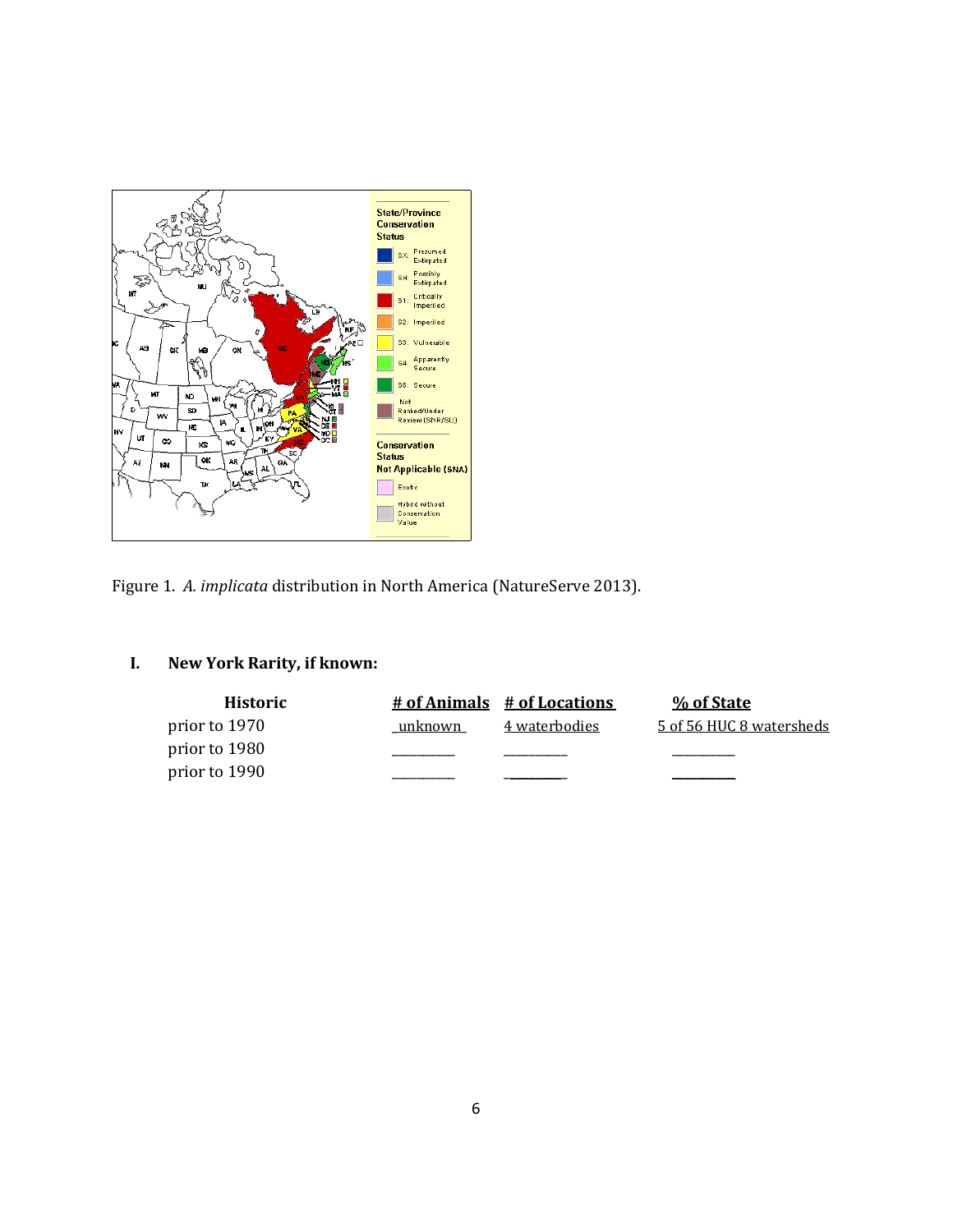#### **Details of historic occurrence:**

*A. implicata* was historically found in an almost continuous stretch of the freshwater tidal Hudson River from Troy downstream to Margarette Lewis Norris State Park (White et al. 2011), from the lower Mohawk River/Erie Canal at Schenectady, and in the Delaware River basin, including the Neversink and the Delaware Rivers (Strayer and Jirka 1997, NY Natural Heritage Program 2013).



Figure 2. *A. implicata* post 1970 distribution in New York (Mahar and Landry 2013, The Nature Conservancy 2009, NY Natural Heritage Program 2013, White et al. 2011, Harman and Lord 2010).

| Current | # of Animals    | # of Locations | % of State               |
|---------|-----------------|----------------|--------------------------|
|         | 16,020,290 live | 5 waterbodies  | 5 of 56 HUC 8 watersheds |

#### **Details of current occurrence:**

 Hudson (NY Natural Heritage Program 2013). As of 1991-1992, the only location in New Since 1970, *A.implicata* has been found in five New York State waterbodies (Figure 2), including the Hudson, Mohawk, Neversink, and Delaware Rivers, and Catskill Creek, a Hudson River tributary (NY Natural Heritage Program 2013, White et al. 2011). Current occurrences are the same as historic occurrences (NY Natural Heritage Program 2013). In 2010, live specimens were found in the South Bay Creek and marsh area near the City of York where *A. implicata* had maintained a large population was in the Hudson River estuary (approximately 400 million individuals). Following the arrival of zebra mussels, this population has declined sharply with an annual decline rate of 57% per year from 1993 to 1999. Populations have since recovered slightly and are expected to stabilize at 4% of their pre-invasion densities (Strayer and Malcom 2007).

Neversink population was estimated at 20,000 individuals (NY Natural Heritage Program In the Delaware basin, in 1997, five individuals were found in the Neversink River in the vicinity of The Nature Conservancy Preserve and Cuddlebackville Dam. In 1991, the 2013). Between 2001 and 2002, at least 290 individuals were found in the Delaware River, with occurrences in every river mile within the continuous 76.9-mile stretch of river,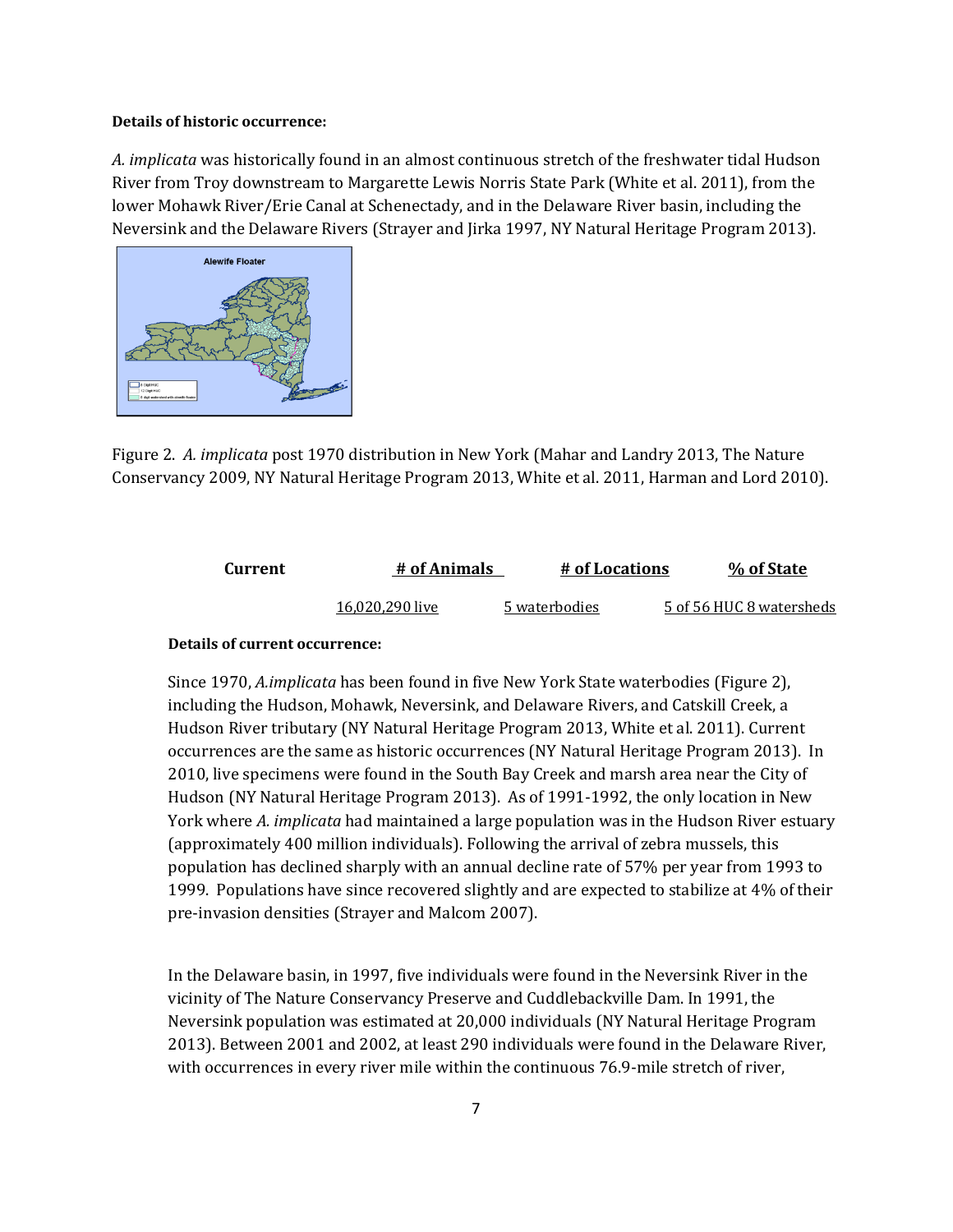extending from just south of Hancock to Port Jervis, except at 4 locations where the distance of the gap ranged from 1 to 1.8 miles (NY Natural Heritage Program 2013).

#### **New York's Contribution to Species North American Range:**

| % of NA Range in New York      | <b>Classification of New York Range</b> |  |  |
|--------------------------------|-----------------------------------------|--|--|
| $\hspace{1.5cm}$ 100 (endemic) | <u>_X</u> _Core                         |  |  |
| $-76-99$                       | __ Peripheral                           |  |  |
| 51-75                          | ___ Disjunct                            |  |  |
| 26-50                          | Distance to core population:            |  |  |
| $1 - 25$                       |                                         |  |  |

# **IV. Primary Habitat or Community Type:**

- **1.** Medium River; Moderate-High Gradient; Assume Moderately Buffered (Size 3+ rivers); Warm (Delaware River, Mohawk River)
- **2.** Large/Great River; Low Gradient; Assume Moderately Buffered (Size 3+ rivers); Warm (Hudson River)
- **3.** Medium River; Low Gradient; Assume Moderately Buffered (Size 3+ rivers); Warm (Delaware River)

| <b>Habitat or Community Type Trend in New York:</b>           |            |  |  |  |
|---------------------------------------------------------------|------------|--|--|--|
| ___ Declining ___ Stable ____ Increasing ___ <u>X</u> Unknown |            |  |  |  |
|                                                               |            |  |  |  |
| <b>Habitat Specialist?</b>                                    | $Yes$ X No |  |  |  |
| <b>Indicator Species?</b>                                     | X Yes No   |  |  |  |

#### **Habitat Discussion:**

Across its range, high densities of *A. implicata* are found in coastal ponds with a direct unimpeded connection to rivers that support yearly runs of alewife. In lakes, they are found in shallow areas with high wave intensity and in deep areas (>30 ft) below the thermocline. It may be more tolerant of mud and silt than many other species, and is abundant in tidal-depositional environments were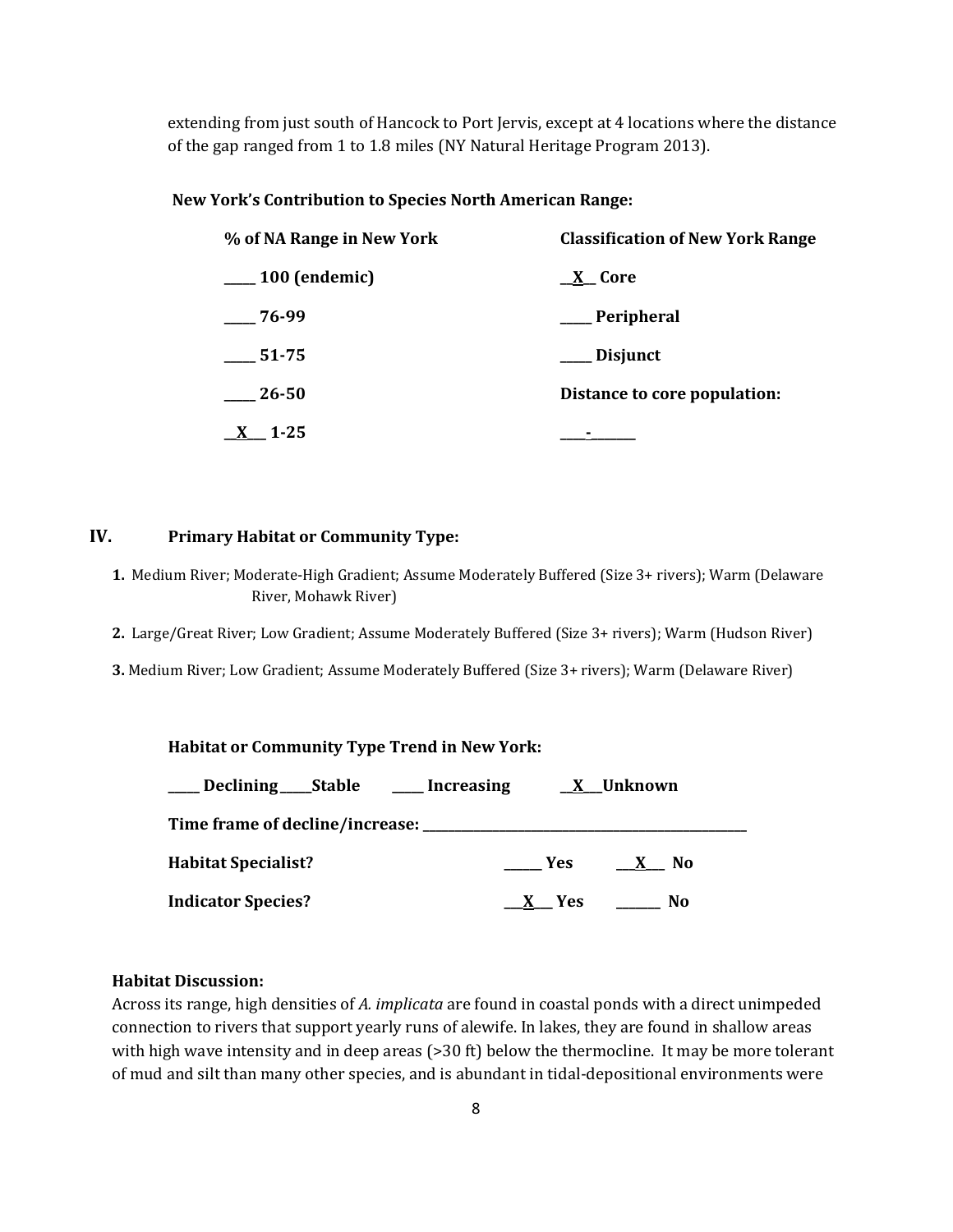aquatic plant growth is high. This species also exists in small streams and large rivers, without clear preference for substrate, depth, or flow conditions. Habitat use and population density seems to be more strongly tied to where its host fish are likely to spawn or congregate. It occurs in gravel and cobble substrate in small rivers with fairly strong flows (Nedeau 2008). Although *Anodonta* species are usually said to prefer quiet waters, in New York, *A. implicata* lives in the strong currents of the tidal Hudson River and among cobbles in the Neversink River (Strayer and Jirka 1997).

### **V. New York Species Demographics and Life History**

- **\_\_\_X\_\_\_ Breeder in New York** 
	- **\_\_X\_\_\_ Summer Resident**
	- **\_\_\_X\_\_ Winter Resident**
	- **\_\_\_\_\_ Anadromous**

**\_\_\_\_\_ Non-breeder in New York** 

- **\_\_\_\_\_ Summer Resident**
- **\_\_\_\_\_ Winter Resident**
- **\_\_\_\_\_ Catadromous**
- **\_\_\_\_\_ Migratory only**
- **\_\_\_\_\_Unknown**

#### **Species Demographics and Life History Discussion:**

Upstream males release sperm into the water. Females downstream take up the sperm with incoming water. Fertilization success may be related to population density, with a threshold density required for any reproductive success to occur. Eggs are fertilized within the female. Like nearly all North American mussels, *A. implicata* must parasitize an often specific vertebrate host to complete its life cycle. It is suspected that some mussel populations are not recruiting because their hosts no longer occur with them. Once released by the female, glochidia must acquire a suitable host or die, usually within 24-48 hours. After attaching to a suitable host, glochidia encyst, usually at the fish's gills or fins and receive food and dispersal. Once the glochidia metamorphose into juveniles, they drop from the host. If they land in suitable habitat, they will burrow into the substrate, where they may remain for several years (Watters et al. 2009).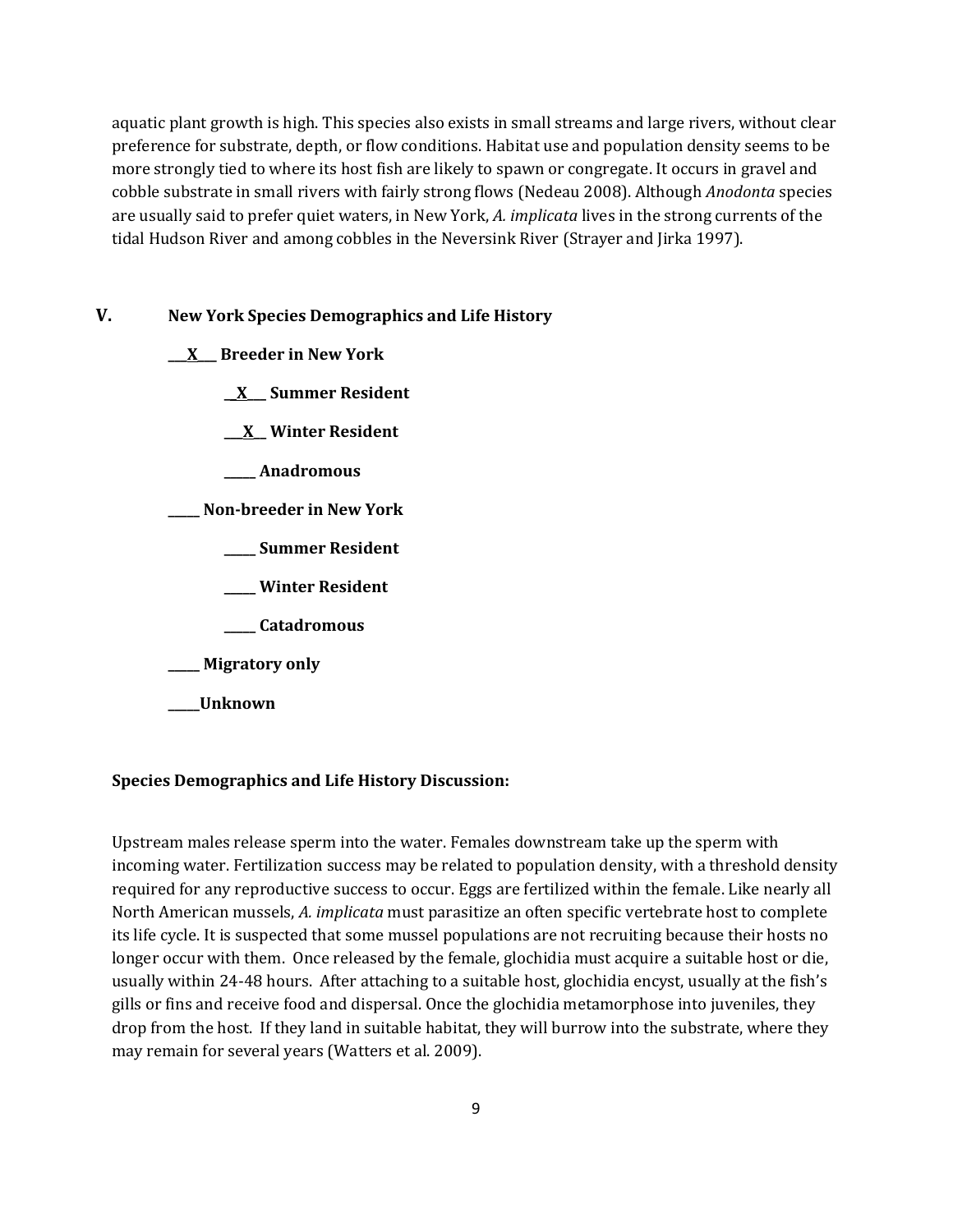unstable but productive habitats (Haag 2012). This species has an opportunistic life history strategy. This strategy is often characterized by short life span, early maturity, high fecundity achieved soon after maturation, and, to a lesser extent, moderate to large body size. Species in this group have the fastest growth rates and highest reproductive effort. Nearly all opportunistic species are long-term brooders. This life history strategy is considered an adaptation for rapid colonization and persistence in disturbed and

 Davenport and Warmuth 1965, Wiles 1975). Fecundity is not known, but is probably low because *A. implicata* is bradytictic with fertilization occurring in late summer or early fall and glochidia released the following spring. Timing of release is thought to coincide with the spawning migration of its three fish hosts: alewife (*Alosa pseudoharengus*), blueback herring (*Alosa aestivalis*), and American shad (*Alosa sapidissima*) (Nedeau 2008). Striped bass (*Morone saxatilis*) white sucker (*Catostomus commersoni*), threespine stickleback (*Gasterosteus aculeatus*), pumpkinseed (*Lepomis gibbosus*), and white perch (*Morone americana*) are additional potential host species (Nedeau 2008, *A. implicata* glochidia are large and there is usually a tradeoff between offspring size and fecundity (Bauer 1994).

In the adult form, freshwater mussels are basically sessile; movement is limited to a few meters of the lake or river bottom. The only time that significant dispersal can take place is during the parasitic phase. Infected host fishes can transport the larval unionids into new habitats, and can replenish depleted populations with new individuals. Dispersal is particularly important for genetic exchange between populations (COSEWIC 2003). Since *A. implicata*'s hosts fish are migratory, mussels may be dispersed more than 100 miles during the three to four week period over which the glochidia remain attached to their hosts (Nedeau 2008).

# **VI. Threats:**

The banks of the Hudson are bordered by a mix of developed/urban land, roads, forested land, wetlands, and agriculture, including pasture and row crops (New York State Landcover 2010). When vegetated buffers of adequate width are not present, downstream mussel populations are threatened by runoff from urban areas, roads, lawns, and agricultural land (Gillis 2012). If best management practices are not closely adhered to, mussel habitat adjacent to wood harvest or agricultural land is subjected to pesticide, fertilizer, and silt/sediment runoff. During recent mussel surveys in western and central New York, it has been documented that sufficient vegetated riparian buffers are often lacking along known mussel streams (Mahar and Landry 2013), indicating that runoff is a major threat to resident mussel populations.

#### **Runoff from Developed Land**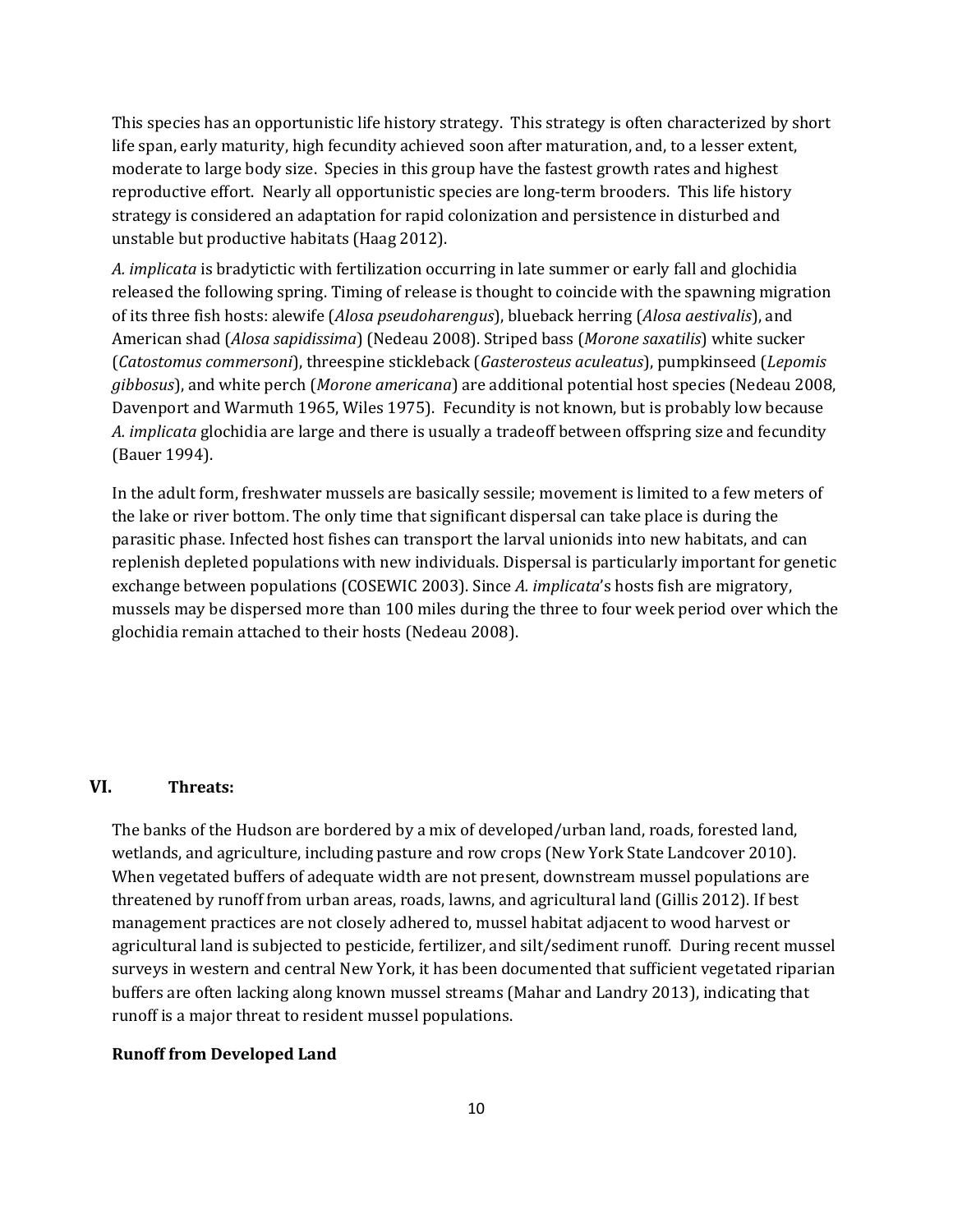Lands adjacent to *A. implicata* habitat along the Upper Hudson and Mohawk River are highly urbanized, and include the municipalities of Cohoes and Waterford on the Mohawk River and Troy, Watervliet, Rensselaer, Albany and their suburbs on the Upper Hudson. *A. implicata* sites between Albany and Margaret Lewis Norrie State Park, are likely impacted by the stormwater runoff from Catskill, East Greenbush, Germantown, Saugerties, and Kingston (New York State Landcover 2010).

 roads and a railroad run adjacent to the Delaware River. Hancock, Callicoon, Narrowsburg, and Although the Delaware watershed is mostly forested in the area where *A. implicata* has been found, Port Jarvis are likely sources of stormwater runoff. On the Neversink at Myers Grove residential development is located adjacent to *A. implicata* habitat (New York State Landcover 2010).

These developed areas are likely sources of storm-water runoff containing metals and road salts. Mussels are particularly sensitive to heavy metals, more so than many other animals used in toxicological tests (Keller and Zam 1991). Low levels of metals may interfere with the ability of glochidia to attach to the host (Huebner and Pynnonen 1992), suggesting that U.S. EPA ambient water quality criteria may not adequately protect mussels from toxic metals (Wang et al. 2011). In addition, increases in salinity from the runoff of salt used for clearing roads in winter may be lethal to glochidia and juvenile mussels (Keller and Zam 1991, Liqouri and Insler 1985, Pandolfo et al. 2012). Based on these studies, the U.S. EPA's ambient water quality criterion for acute chloride exposures may not be protective of all freshwater mussels (Pandolfo et al. 2012).

#### **Agricultural Runoff**

Cultivated cropland is present adjacent to several *A. implicata* occurrences. These include the south bank of the Mohawk River at Crescent Station, immediately adjacent to *A. implicata* occurrences on Neversink River, and at the Delaware River between Callicoon and Cochectcon. *A. implicata* habitat in the lower Hudson River is likely impacted to some degree by agriculture, although most agriculture in this region is in pasture or hay (New York State Landcover 2010).

The presence of pesticides and fertilizers in our rural watersheds is nearly ubiquitous (Haag 2012). And because pesticides and their associated surfactants adsorb onto sediment particles, sedimentation may act as a vector for their transport into aquatic systems (Haag 2012). Mussels are more sensitive to pesticides than many other animals (Watters et al., 2009). Although effects of pesticides are species-specific, sub-lethal levels of PCBs, DDT, malathion, and other compounds inhibit mussel respiratory efficiency and accumulate in the tissues. Atrazine and permethrin at sublethal concentrations reduced juvenile growth (Bringolf et al. 2007a, 2007b) and environmental levels of atrazine altered mussel movement and aggregation behavior (Flynn and Spellman 2009). Pesticides can affect mussels in many ways, but the full range of long-term effects remains unknown (Haag 2012).

Fertilizer run-off is also a concern. High inputs of nitrogen from fertilizers can cause increases in ammonia in the water and the substrate, leading to direct toxicity for a wide range of mussel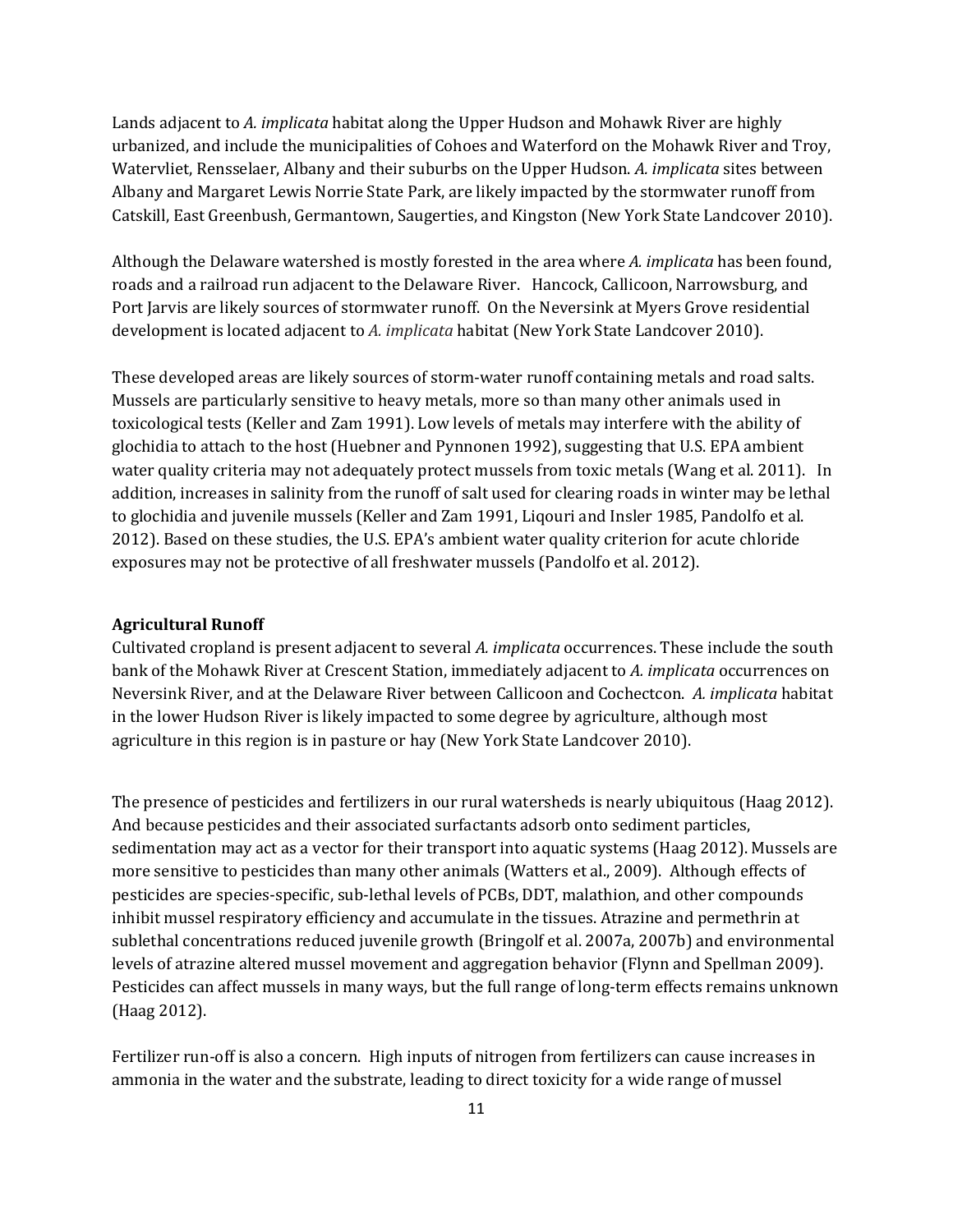species. Mussels, especially in their early life stages, are more sensitive to un-ionized ammonia than other organisms, and high sensitivity is seen across a range of species and life histories (Haag 2012). In addition, ammonia adsorbs to sediment particles, resulting in higher nitrogen concentrations in the substrate than in the overlying water. The nitrogen present in the interstitial spaces in the substrate is thought to result in juvenile mortality and to prevent recruitment by some mussel species (Strayer and Malcom 2012). Studies have suggested decreasing sediment loads entering aquatic systems as the best way to decrease the impact of numerous stressors for mussels in general (Roley et al. 2012).

#### **Treated and Untreated Waste Water**

Multiple combined sewer overflows (CSOs) discharge into known *A. implicata* habitat ("Combined Sewer Overflow" 2012, NY Natural Heritage Program 2013), including six CSOs that discharge into the Mohawk River and 49 that discharge into the Hudson River. In addition, dozens of CSO outflows discharge to the Hudson River into known *A. implicata* habitat between Troy and Saugerties, from municipalities such as the City of Hudson near the South Bay Creek, Catskill upstream of the Bristol Beach State Park, and Kingston upstream of the Margaret Lewis Norrie State Park site. In addition, *A. implicata* habitat receives treated waste water from adjacent municipalities including Waterford on the Mohawk River; Rensselaer, East Greenbush, Germantown, and Kingston on the Hudson River; and Hancock, Callicoon, Narrowsburg, and Port Jarvis on the Delaware River (SPDES 2007).

Recent studies show that mussel richness and abundance decrease with increased proximity to sewage effluent (Wildenberg 2012). The input of biomaterial from waste water treatment plants depletes dissolved oxygen levels, negatively impacting mussels. Ammonia from wastewater treatment plants has been found to be toxic to glochidia (Goudraeu et al. 1993) and at sub-lethal exposure, adult mussels exhibit decreased respiratory efficiency (Anderson et al*.* 1978). Endocrine disrupters from pharmaceuticals are also present in municipal sewage effluents and are increasingly common in rivers and lakes (Haag 2012). In mussels, chronic exposure to estrogenic compounds in effluents caused feminization of male mussels, but these individuals did not produce eggs, suggesting major disruption of reproductive function (Gagne et al. 2011). The long term effects of these compounds on mussels are unknown (Haag 2012). It should be noted that in the Susquehanna Basin, Harman and Lord (2010) found no evidence that waste water treatment plants were responsible for reductions in mussel species of greatest conservation need.

#### **Invasive Species**

 River declined considerably (Strayer and Smith 1996). Invasive zebra mussels (*Dreissena*  hardening the substrate, such that dislodged mussels are not able to rebury (USFWS 1994). Since the arrival of the zebra mussel, the population of *A. implicata* in the freshwater tidal Hudson *polymorpha*) have been repeatedly cited as a threat to native mussel populations (Strayer and Jirka 1997, Watters et al. 2009). En masse, Dreissenids outcompete native mussels by efficiently filtering food and oxygen from the water. They reduce reproductive success by filtering native mussel male gametes from the water column and they can foul the shells of the native mussels to the point that their valves can no longer open. In heavily invested areas, they may transform a habitat by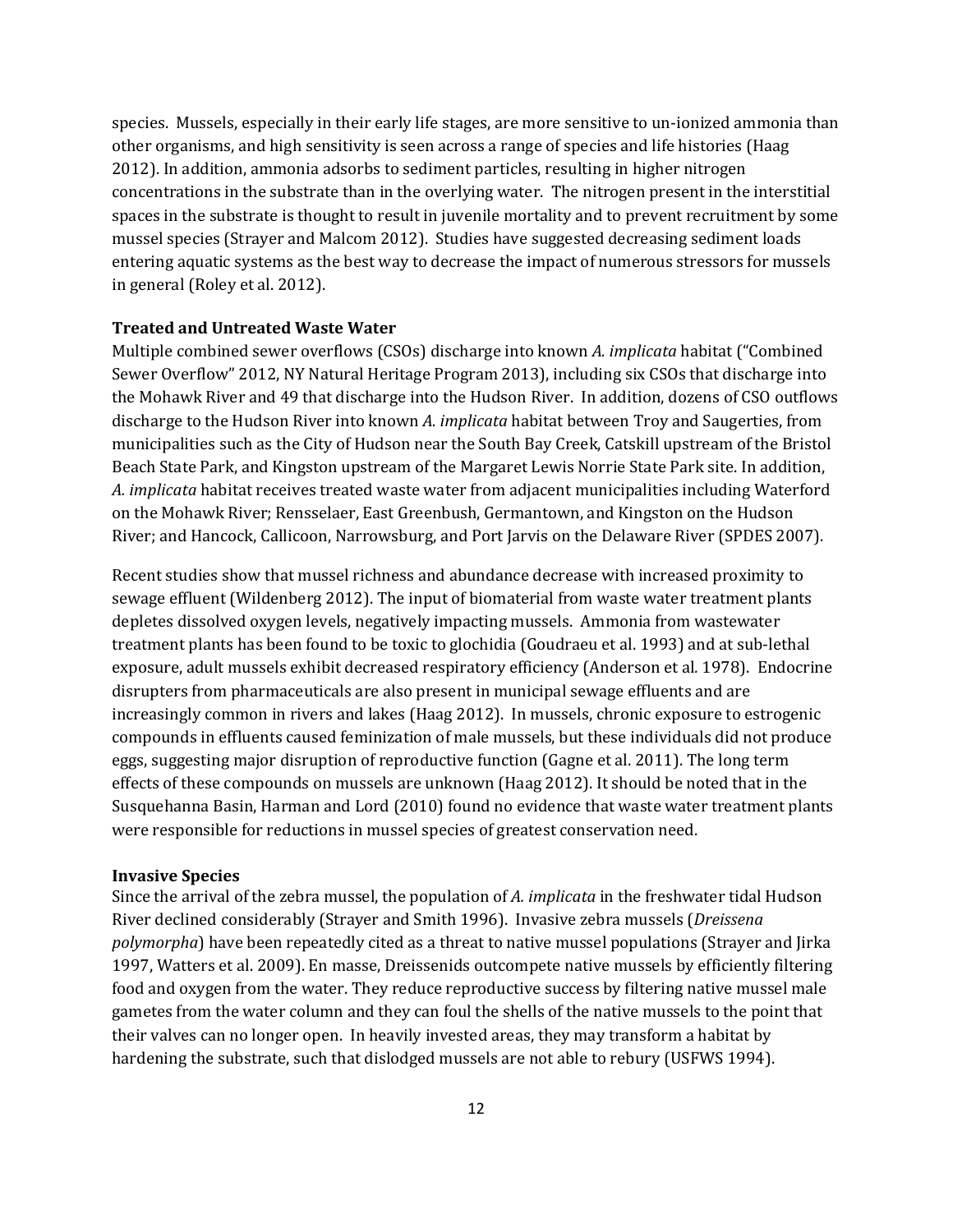*A. implicata* was known from the Hudson River at the time of the zebra mussel invasion and was abundant enough to appear regularly in samples. This species declined steeply after the zebra mussel invasion, with an annual decline rate of 57 percent per year in 1993– 1999. By 1999, population densities had fallen to 100% from their pre-invasion values, with *A. implicata* not collected at all in 1998 or 1999. Populations recovered slightly in 2000–2005. Recruitment and growth of young unionids recovered to pre-invasion levels. Nevertheless, the body condition of unionids in 2000– 2005 was no better than in 1993–1999. Simple exponential decay models based on the entire 1990–2005 data set suggest that *A. impliata* populations will stabilize at 4% of their pre-invasion densities, rather than disappearing from the Hudson River (Strayer and Malcom 2007).

Didymo (Didymosphenia geminata), a filamentous diatom, can form extensive mats that can smother stream bottom and occlude habitat for mussels (Spaulding and Elwell 2007) This invasive has been found in the East Branch of the Delaware River. If it becomes as abundant in the Delaware basin as it has elsewhere, it could have enormous negative consequences for mussels, including *A. implicata* (Nedeau 2008).

#### **Habitat Modifications**

In the Hudson River, the US Army Corps of Engineers is authorized to perform maintenance navigation dredging under the Rivers and Harbors Act of 1899 and the Federal Clean Water Act. The total length of the existing navigation project (NYC to Waterford) is about 155 miles, and includes channel maintenance with shoal removal, maintenance of channel widths and depths, widening at bends, and widening in front of the cities of Troy and Albany to form harbors ("Introduction To The Hudson River" 2012).

 spoils (Aldridge 2000). Further evidence for disruption was provided by mussel surveys adjacent Maintenance, navigational dredging, and other ecosystem modifications such as instream work associated with bridge replacement and vegetation removal, kill mussels and destroy their habitat. For example, dredging for vegetation removal has been shown to remove up to 23% of mussels in to approximately 20 river miles of Conewango Creek that had been channelized and straightened in the first half of the 20th century. The resulting "dredge" had no riffle or run habitat and sites just below and above this channelized section contained few or no mussels (The Nature Conservancy 2009). Although limited in geographic scope these habitat modification activities have long term impacts on mussels and their distribution (Aldridge 2000).

#### **Climate Change**

In a recent assessment of the vulnerability of at-risk species to climate change in New York, Schesinger et al. (2011) ranked this species as "moderately vulnerable." This indicates that abundance and/or range extent within New York is likely to decrease by 2050.

#### **Impoundments – Range wide**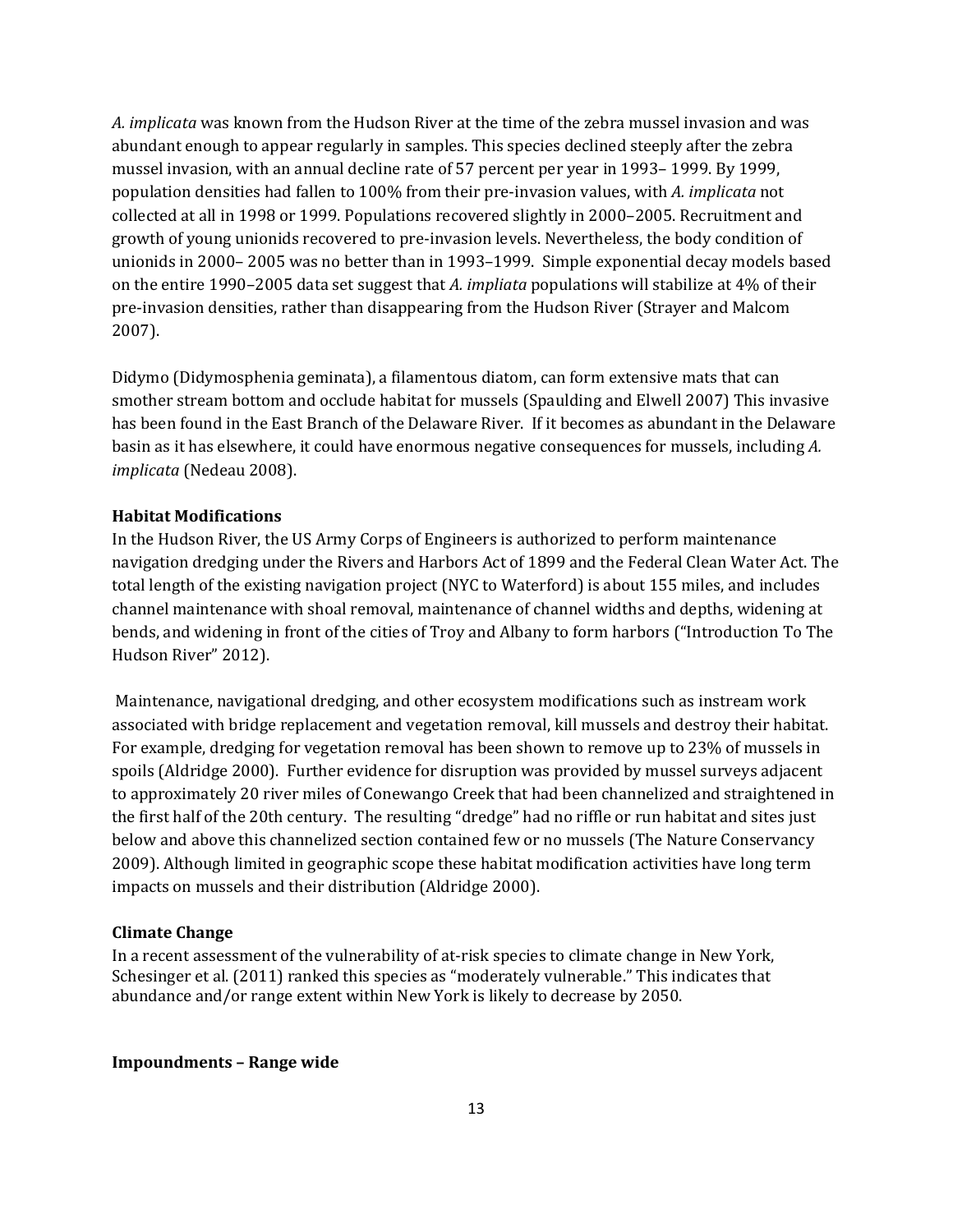Range wide, impoundments likely contributed to the reduced distribution that we see today. Vaughn and Taylor (1999) observed a mussel extinction gradient with a gradual, linear increase in mussel species richness and abundance with increasing distance downstream from impoundments. Species and their hosts that require shallow, oxygenated, fast-flowing water quickly are eliminated. Continuously cold water from both increased water depth upstream of the dam and dam discharges downstream of the dam may prevent reproduction. Impoundment increases silt load and eutrophication, resulting in changes in the fish fauna, and therefore the availability of hosts. Dams represent distributional barriers to fish hosts, and therefore to the mussels themselves. The zoogeographic patterns of several species suggest a dam-limited range. Dams also act as sediment traps, often having many feet of silt and debris caught on their upstream side. These areas generally are without mussels. Below the dam, the tailwaters often have dense mussel beds, as these reaches are the only areas left that still have oxygenated, fast moving water. This is exemplified by the distribution of beds in the lower Muskingum River, Ohio (Stansbery and King 1983, ESI 1993c).

In addition, improperly sized and poorly installed or poorly maintained culverts have impacts similar to dams in that they fragment habitat, preventing the movement by host fish, and effectively isolating mussel populations. And because culverts are located at nearly every road-stream intersection, there is the potential for landscape level fragmentation of mussel habitat.

#### **Are there regulatory mechanisms that protect the species or its habitat in New York?**

**\_\_\_\_\_ No \_\_\_\_\_ Unknown** 

# **\_\_X\_\_\_ Yes**

Mussel habitats receive some generic protection under several New York State regulations (NYCRR) promulgated under the authority of the New York Environmental Conservation Law (ECL), specifically Part 608 of the NYCRR: Use and Protection of Waters, and Part 617 of the NYCRR: State Environmental Quality Review (SEQR). Part 608 provides protection of some mussel habitats by regulating and requiring environmental review of the modification or disturbance of any "protected stream", its bed or bank, and removal of sand, gravel or other material from its bed or banks (608.2 Disturbance of Protected Streams). This does not provide adequate protection of mussels and their habitats as it only protects streams or particular portions of a streams for which there has been adopted by NYSDEC or any of its predecessors any of the following classifications or standards: AA, AA(t), A, A(t), B, B(t) C(t), or Streams designated (t)(trout) also include those more specifically designated (ts)(trout spawning). Mussel habitats may also receive some additional protections as the construction, repair, breach or removals of dams, and the excavation and placement of fill in navigable waters are subject to regulation and environmental review under Part 608, 608.3 and 608.5 respectively. Under part 608, projects requiring a permit can be conditioned by NYSDEC to include best management practices, such as sediment and erosion protections. Through the review process, these projects can also be modified to reduce impacts in order to meet permit issuance standards.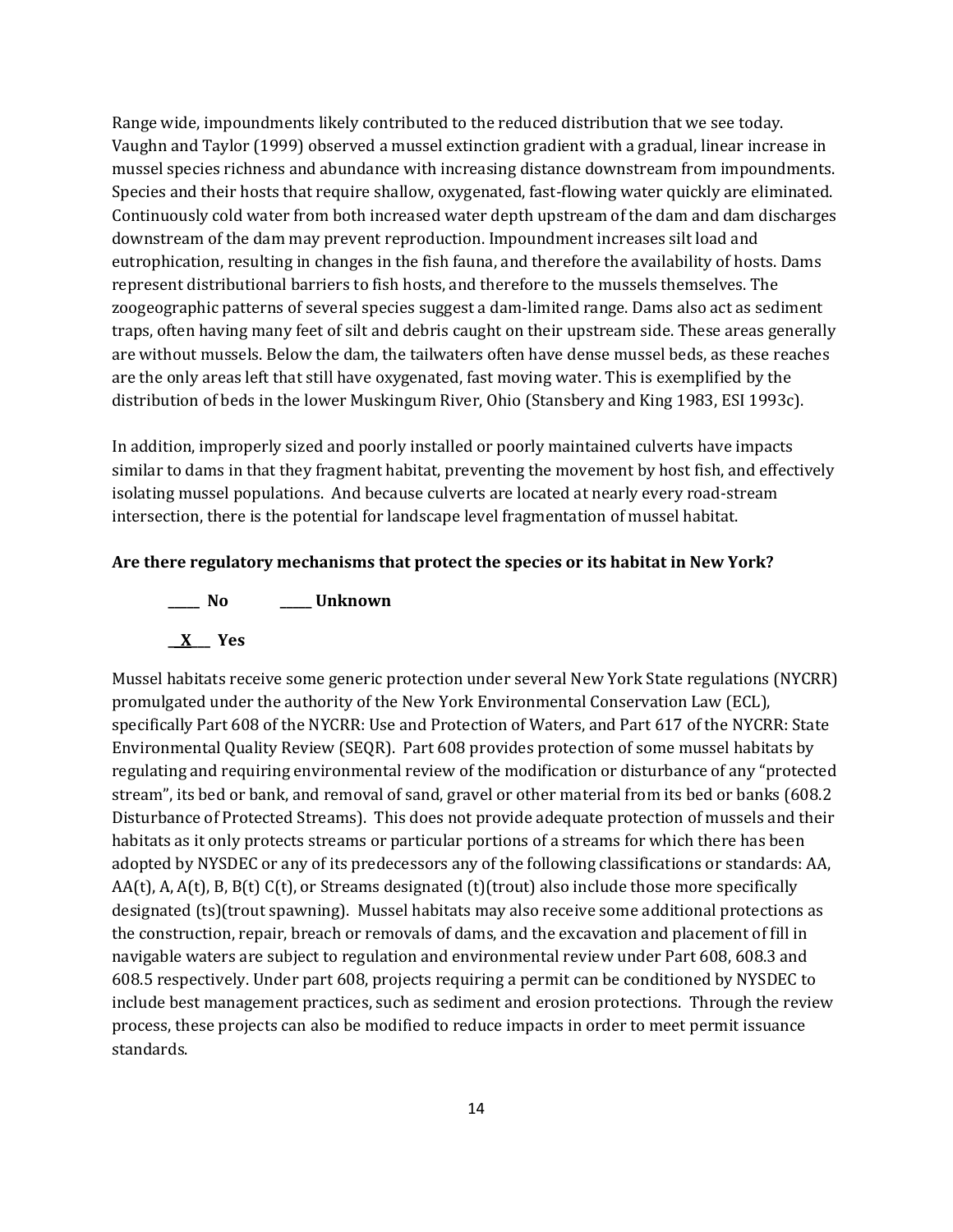Under Part 608, protection of unlisted species of mussels is general and relatively limited. More importantly, Class C and D waters with mussels do not receive protection under these regulations. A significant portion of the New York's mussel resources occur within Class C and D waters. An additional but not insignificant gap in protection occurs because agricultural activities consisting of the crossing and re-crossing of a protected stream by livestock or wheeled farming equipment normally used for traditional agricultural purposes or of withdrawing irrigation water in a manner which does not otherwise alter the stream, are exempt from these regulations and environmental review.

Water quality certifications required by Section 401 of the Federal Water Pollution Control Act, Title 33 United States Code 1341(see subdivision (c) of this Section) may provide protection for freshwater mussels and their habitats from some activities that would potentially have adverse impacts by regulating construction or operation of facilities that may result in any discharge into navigable waters. Water quality certifications set water quality-related effluent limitations, water quality standards, thermal discharge criteria, effluent prohibitions and pretreatment standards for projects on navigable waters.

The State Environmental Quality Review (SEQR, Part 617 NYCRR) may also protect mussels and their habitats by requiring the consideration of environmental factors into the existing planning, review and decision-making processes of state, regional and local government agencies for activities that require discretionary approval. SEQR requires the preparation of an Environmental Impact Statement, including an alternatives analysis, for those activities that may result in a substantial adverse change in ground or surface water quality; a substantial increase in potential for erosion, flooding, leaching or drainage problems; the removal or destruction of large quantities of vegetation or fauna; substantial interference with the movement of any resident or migratory fish or wildlife species; impacts on a significant habitat area; substantial adverse impacts on a threatened or endangered species of animal or plant, or the habitat of such a species; other significant adverse impacts to natural resources; or, a substantial change in the use, or intensity of use, of land including agricultural, open space or recreational resources, or in its capacity to support existing uses.

New York State has numerous laws and regulations that both directly or indirectly protect waters of the state (mussel habitats) including regulations governing direct discharges to surface and groundwater, storm water, agricultural activities, pesticides, flood control, and dams. Without these regulations, mussels would certainly be in worse shape; however, most of these generic protections are not adequate in scope or specific enough to mussel threats to protect the mussel resources of New York State.

# **Describe knowledge of management/conservation actions that are needed for recovery/conservation, or to eliminate, minimize, or compensate for the identified threats:**

• Priority conservation efforts for this species should focus on, but not be limited to, the freshwater tidal Hudson River, the Neversink River, and the Delaware River.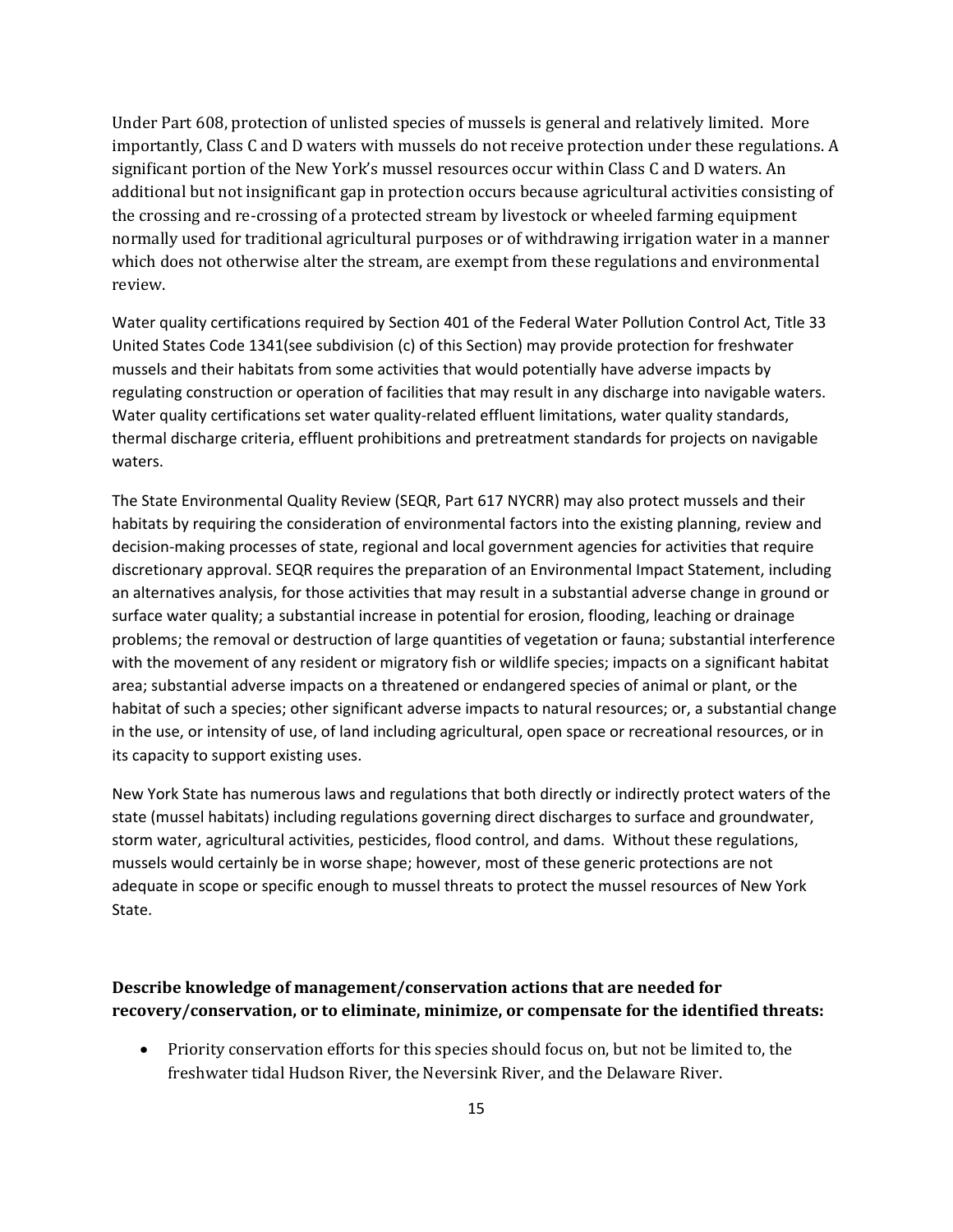- Modify marine mussel regulations or the definition of protected wildlife in NYCRR to clarify that freshwater mussels are protected under Environmental Conservation Law (ECL). Current regulations could be interpreted that freshwater mussels may only be protected as shellfish without a season within the Marine District.
- The shad-restoration program on the Connecticut River increased the range of *A. implicata* in the Connecticut River (Smith 1985). Such native fish restoration programs may be beneficial in historic New York waters.
- Through landowner incentive programs or regulation, riparian buffers, particularly those that also provide shade, should be added/maintained/widened, along agricultural fields, subdivisions, and along major roads to decrease the levels of nitrogen, pesticides, sediment, heavy metals, and salts from entering these aquatic systems, as well as to moderate water temperature. Studies have suggested decreasing sediment loads entering aquatic systems as the best way to decrease the impact of numerous stressors for mussels in general (Roley et al. 2012).
- Require all state agencies to maintain appropriate vegetative buffers along streams, rivers and lakes on state-owned or state managed properties.
- Coordinate with local wastewater treatment facilities to improve ammonia removal of treated discharge. This has been documented as a threat to Unionids at multiple life stages, and therefore needs to be addressed (Gillis 2012).
- Update wastewater treatment facilities in Troy, Albany, Coxsackie, Hudson, and Catskill to eliminate combined sewer outflows.
- Work with Army Corps of Engineers to reduce the impacts of Hudson River dredging activities on native mussels.
- Establish a protocol whereas DEC staff work closely with state and local highway departments to reduce impacts to native mussels during maintenance and construction projects.
- Replace culverts that disrupt aquatic habitat connectivity to allow for passage of small fish species.
- NYSDEC should consider sensitivity of freshwater mussels to specific pollutants in the establishment and setting of water quality standards and TMDLs for waters containing freshwater mussels. A Total Maximum Daily Load (TMDL) specifies the maximum amount of a pollutant that a waterbody can receive and still meet water quality standards. TMDLs account for all contributing sources (e.g. point and nonpoint sources, and natural background levels), seasonal variations in the pollutant load, and incorporate a margin of safety that accounts for unknown or unexpected sources of the pollutant. In essence, a TMDL defines the capacity of the waterbody to absorb a pollutant and still meet water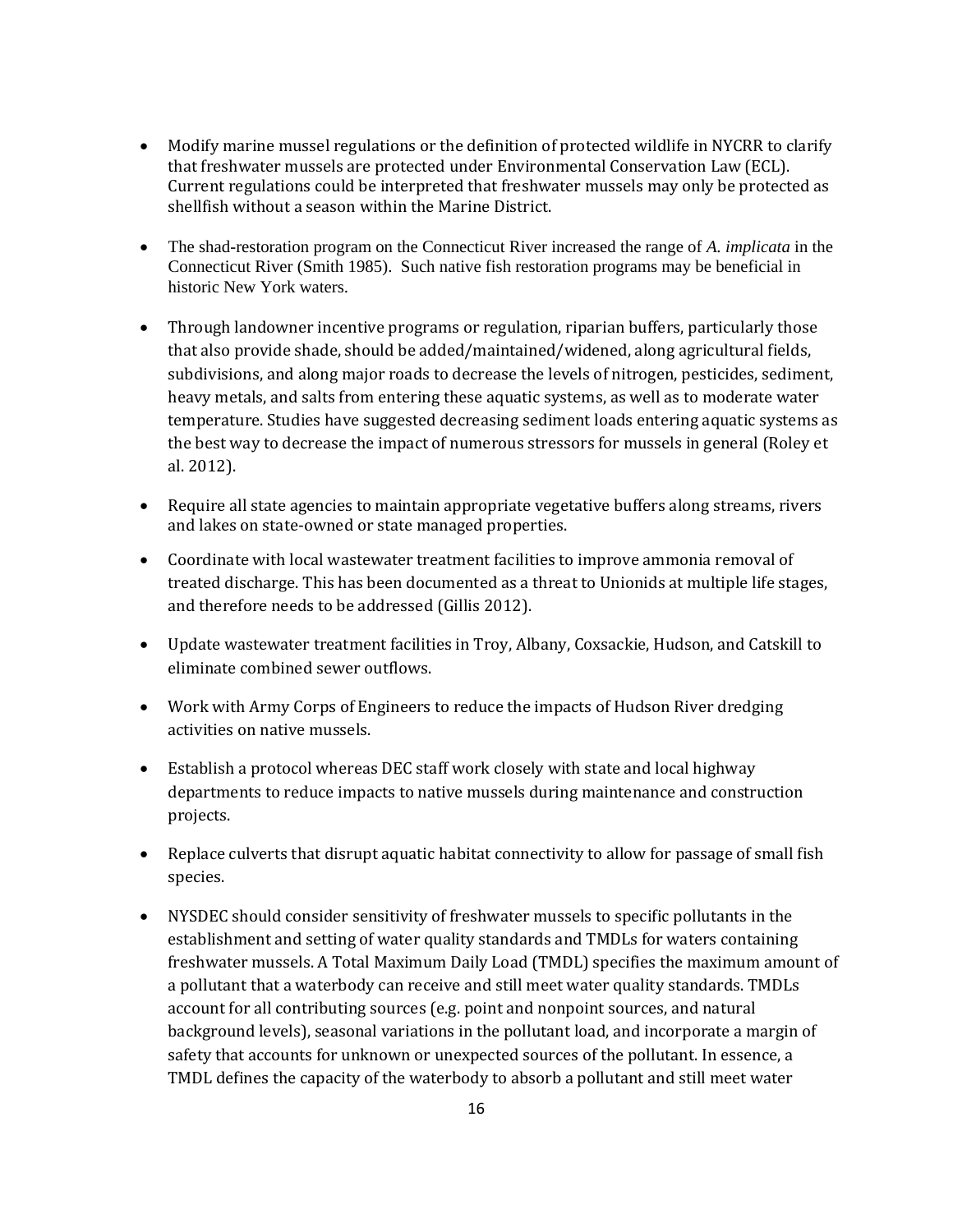quality standards. The Clean Water Act requires states to identify waterbodies that do not meet water quality standards after application of technology-based effluent limitations. For these "impaired waters," states must consider the development of alternative strategies, including TMDLs, for reducing the pollutants responsible for the failure to meet water quality standards.

- Modify marine mussel regulations or the definition of protected wildlife in NYCRR to clarify that freshwater mussels are protected under Environmental Conservation Law (ECL). Current regulations could be interpreted that freshwater mussels may only be protected as shellfish without a season within the Marine District.
- Develop and implement a comprehensive monitoring strategy that identifies protocols, including locations and specific intervals, for regular monitoring of known mussel populations to detect assess trends and detect dangerous declines.

The Comprehensive Wildlife Conservation Strategy (NYSDEC 2006) includes recommendations for the following actions for freshwater mussels:

# **Habitat management:**

- Manage areas of important mussel populations by controlling degradation factors (e.g..) Controlling livestock access, point source or non-point source pollution, flow alteration, etc.)
- Develop methods to improve and restore freshwater bivalve habitat.

# **Habitat research:**

- Conduct research to determine habitat parameters necessary for good populations of each species of species-at-risk listed mussels.
- Research flow requirements of freshwater bivalves and model the effects of flow changes both in volume and timing.
- Research all parameters of mussel habitat requirements including temperature, substrate, fish, flow, food, etc.

# **Habitat restoration:**

• Restore degraded habitat areas to allow for recolonization or reintroduction of listed mussels.

# **Invasive species control:**

- Develop a monitoring/control plan that includes measures to detect invasive species problematic to freshwater bivalves in all New York watersheds and actions that will be taken to control them before they become threats.
- Conduct research on control of exotic bivalve species that compete with native mussels and exotic crustaceans or fish which may prey on them.

# **Life history research:**

• Research effects of pesticides and other chemicals, including ammonia, on all life stages of freshwater bivalves: sperm/egg, glochidia, larva, adults.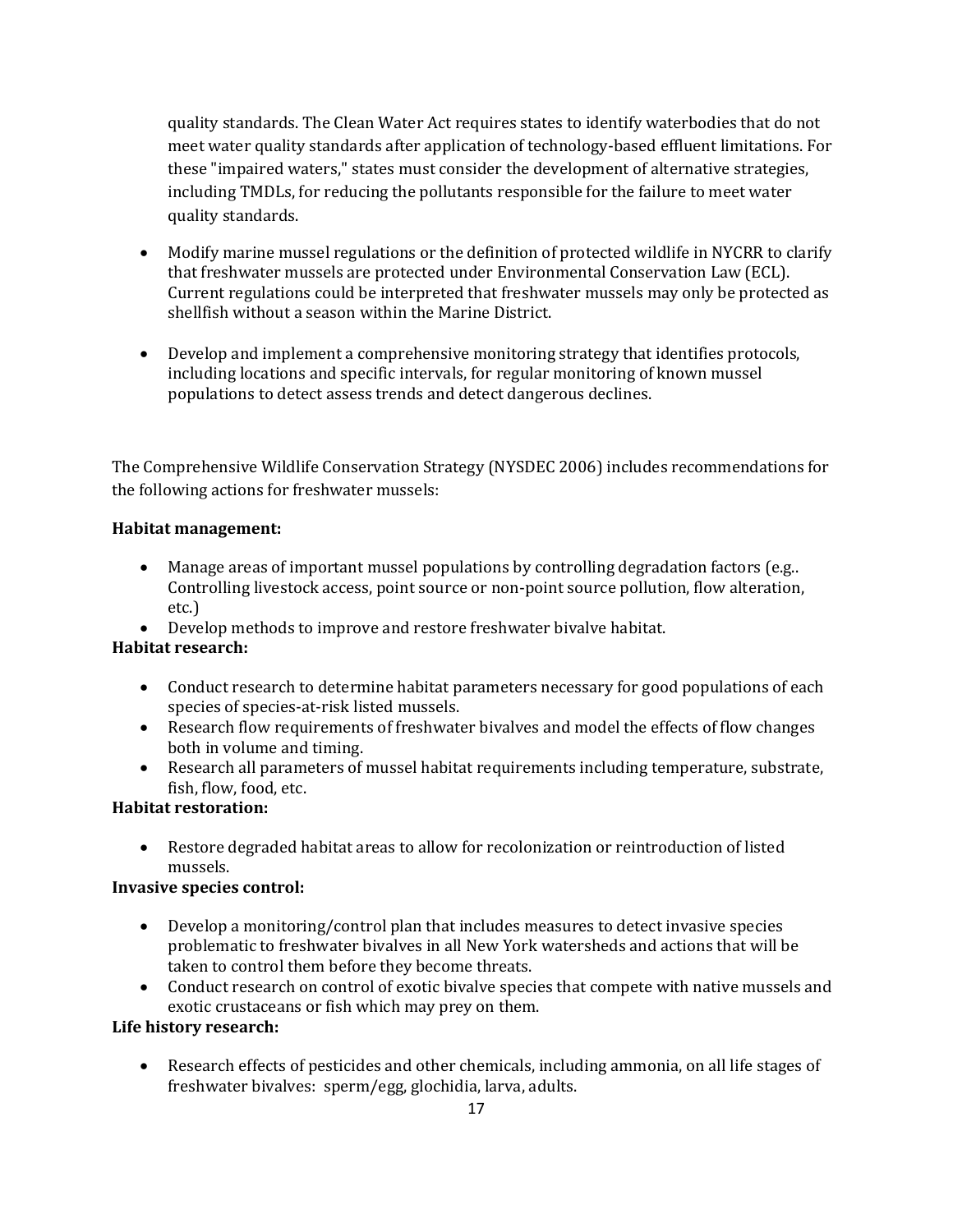- Research potential interbreeding between *Alasmidonta varicosa* and *Alasmidonta marginata*  and, if occurring, evaluate the potential threat to *A. varicosa* population integrity.
- Determine fish hosts for species where this is not known for populations living in New York.
- Research population dynamics of listed mussel species including connectivity of populations or subpopulations and genetic distinctness of populations or subpopulations.
- Determine or confirm breeding phenology and habitat conditions necessary for successful breeding for listed mussels (e.g.. mussel density, pop. level of fish host, temp, flow).

# **Modify regulation:**

• Modify marine mussel regulations to be clearer that freshwater mussels are protected under ECL.

# **New regulation:**

- Ban the importation of fish that feed on freshwater mollusks (e.g.. black carp).
- Require inclusion of all stages of freshwater mussels in testing for approval of new pesticides in New York*.*

# **Other action:**

- Develop an outreach program to private landowners through the Landowner Incentive Program to educate the public about freshwater mussel protection and initiate projects to prevent or repair impacts from land use on mussels.
- Increase regional permit control of development and highway projects that may impact native mussels.
- Develop standard monitoring/survey protocols for development projects in all watersheds in New York.
- Evaluate threats to mussels in each New York watershed and prioritize areas for actions to address the threats.
- Research the best survey methods both for detection of rare species and evaluation of population status and trends.
- Begin evaluation of members of the family Sphaeridae (fingernail clams) for inclusion into the species at risk list.

# **Population monitoring:**

- Conduct population estimates of species-at-risk listed mussel species in NY
- Conduct surveys to determine distribution of species-at-risk listed mussel species in NY.

# **Regional management plan:**

• Incorporate freshwater mussel goals and objectives into regional water quality and fish management plans and policies.

# **Relocation/reintroduction:**

• Where appropriate, reintroduce listed mussels into appropriate habitat within their historic range.

# **Statewide management plan:**

• Incorporate freshwater mussel goals and objectives into statewide water quality and fish management plans and policies.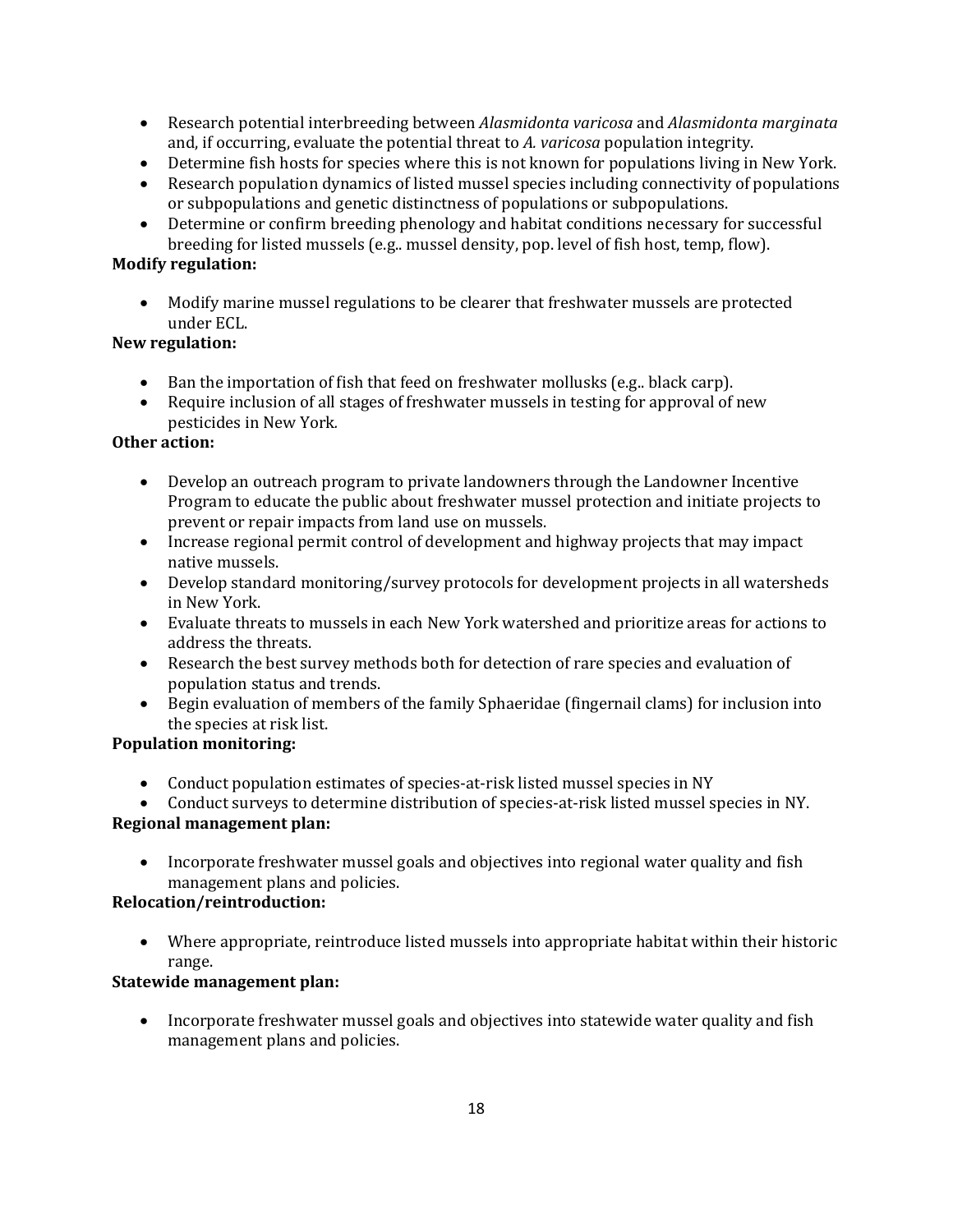#### **VII. References**

- Aldridge, D. C. (2000). The impacts of dredging and weed cutting on a population of freshwater mussels (Bivalvia: Unionidae). *Biological Conservation*, *95*(3), 247-257.
- Anderson, K. B., Sparks, R. E., and Paparo, A. A. (1978). Rapid assessment of water quality, using the fingernail clam, *Musculium transversum*: Final Report. University of Illinois, Urbana. 130p.
- Bauer, G. (1994). The adaptive value of offspring size among freshwater mussels (Bivalvia; Unionoidea). *Journal of Animal Ecology*, 933-944.
- Benke, A.C. (1990). A perspective on America's vanishing streams. *Journal of the N. American Benthological Society: 9*: 77-88
- Bringolf, R. B., Cope, W. G., Eads, C. B., Lazaro, P. R., Barnhart, M. C., and Shea, D. (2007). Acute and chronic toxicity of technical‐grade pesticides to glochidia and juveniles of freshwater mussels (unionidae). *Environmental Toxicology and Chemistry*, *26*(10), 2086-2093.
- Bringolf, R. B., Cope, W. G., Barnhart, M. C., Mosher, S., Lazaro, P. R., and Shea, D. (2007). Acute and chronic toxicity of pesticide formulations (atrazine, chlorpyrifos, and permethrin) to glochidia and juveniles of Lampsilis siliquoidea. *Environmental Toxicology and Chemistry*, *26*(10), 2101-2107.
- Combined Sewer Overflow (CSO) Outfalls: New York State Department of Environmental Conservation Interactive Maps for Google Maps and Earth. (2013). Retrieved from Department of Environmental Conservation website: <http://www.dec.ny.gov/pubs/42978.html>
- COSEWIC. 2003. COSEWIC assessment and status report on the kidneyshell *Ptychobranchus fasciolaris* in Canada. Committee on the Status of Endangered Wildlife in Canada. Ottawa, Canada. 32 pp.
- Davenport, M.J. (2012). Species Status Review of Freshwater Mussels. New Jersey Division of Fish and Wildlife Endangered and Nongame Species Program
- Davenport, D. and M. Warmuth 1965. Notes on the relationship between freshwater mussel *Anodonta implicata* Say and the alewife *Pomolobus pseudoharengus* (Wilson). Limnology and Oceanography, Supplement, 10: R74-R78.
- Flynn, K., and Spellman, T. (2009). Environmental levels of atrazine decrease spatial aggregation in the freshwater mussel, *Elliptio complanata*. *Ecotoxicology and Environmental Safety*, *72*(4), 1228-1233.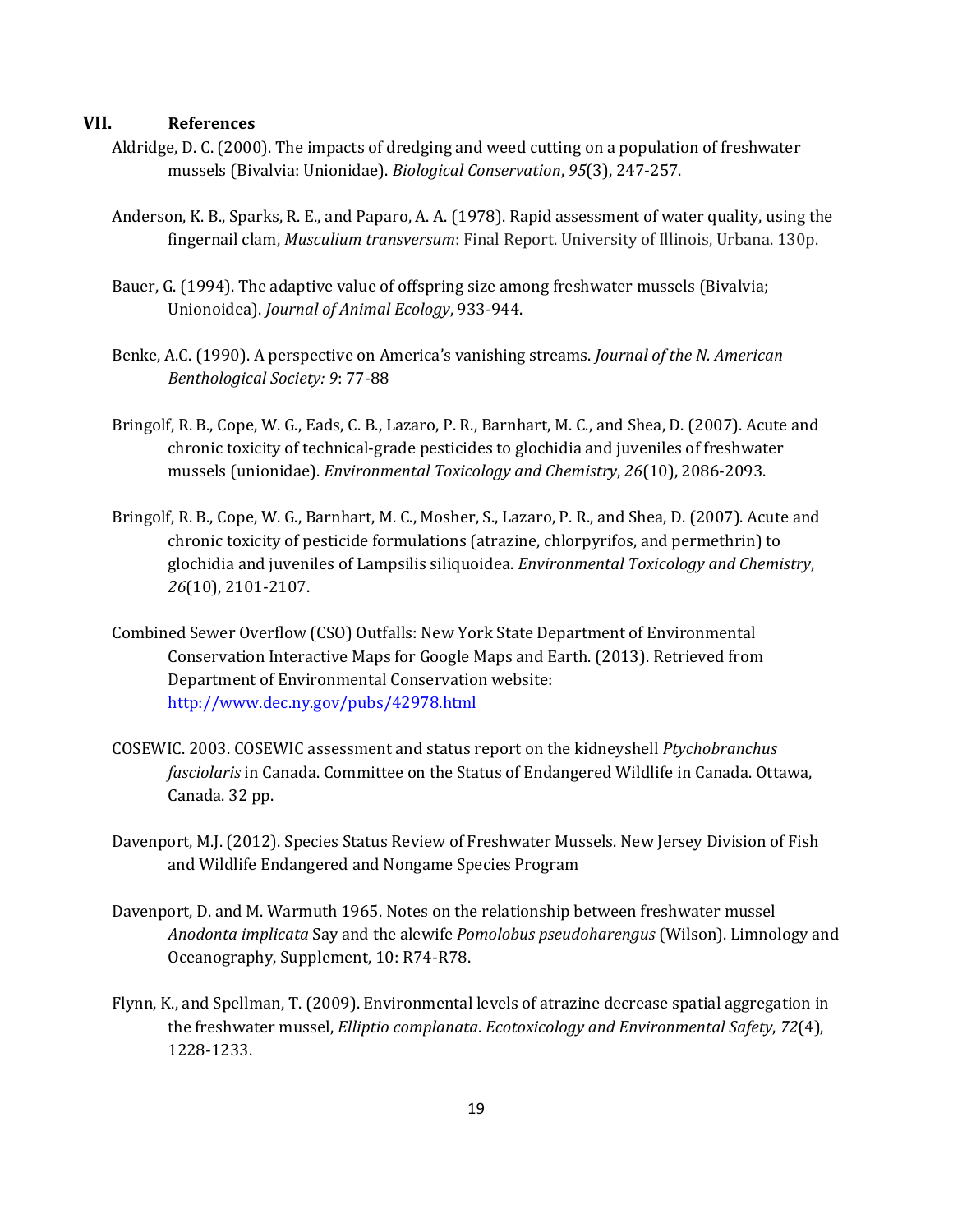- Graf, D. and K. Cummings. 2011. MUSSELp Evolution: North American Freshwater Mussels. The MUSSEL Project. The University of Wisconsin. Available: [http://mussel](http://mussel-project.uwsp.edu/evol/intro/north_america.html)[project.uwsp.edu/evol/intro/north\\_america.html.](http://mussel-project.uwsp.edu/evol/intro/north_america.html)
- Gagné, F., Bouchard, B., André, C., Farcy, E., and Fournier, M. (2011). Evidence of feminization in wild *Elliptio complanata* mussels in the receiving waters downstream of a municipal effluent outfall. *Comparative Biochemistry and Physiology Part C: Toxicology and Pharmacology*, *153*(1), 99-106.
- Gillis, P. L. (2012). Cumulative impacts of urban runoff and municipal wastewater effluents on wild freshwater mussels (*Lasmigona costata*). *Science of the Total Environment*, *431*, 348-356.
- Goudraeu, S. E., Neves, R. J., and Sheehan, R. J. (1993). Effects of wastewater treatment plant effluents on freshwater mollusks in the upper Clinch River, Virginia, USA. *Hydrobiologia*, *252*(3), 211-230.
- Haag, W. R. 2012. *North American freshwater mussels: natural history, ecology, and conservation*. Cambridge University Press.
- Harman, W.N. and P.H. Lord. 2010. Susquehanna Freshwater Mussel Surveys, 2008-2010. Final report submitted to New York State Department of Environmental Conservation. SUNY Oneonta. Cooperstown, NY. 24 pp + plus appendix.
- Huebner, J. D., and Pynnönen, K. S. (1992). Viability of glochidia of two species of Anodonta exposed to low pH and selected metals. *Canadian Journal of Zoology*, *70*(12), 2348-2355.
- Introduction to the Hudson River Programs of State and Federal Agencies. (2013). Retrieved from Department of Environmental Conservation website <http://www.dec.ny.gov/lands/25607.html>
- Keller, A. E., and Zam, S. G. (1991). The acute toxicity of selected metals to the freshwater mussel, Anodonta imbecilis. *Environmental Toxicology and Chemistry*, *10*(4), 539-546.
- Liquori, V. M., and Insler, G. D. (1985). Gill parasites of the white perch: Phenologies in the lower Hudson River. *New York Fish and Game Journal*, *32*(1), 71-76.
- Mahar, A.M. and J.A. Landry. 2013. State Wildlife Grants Final Report: Inventory of Freshwater Mussels in New York's Southeast and Southwest Lake Ontario Basins, 2008-2013. New York State Department of Environmental Conservation. Avon, NY. *In progress*.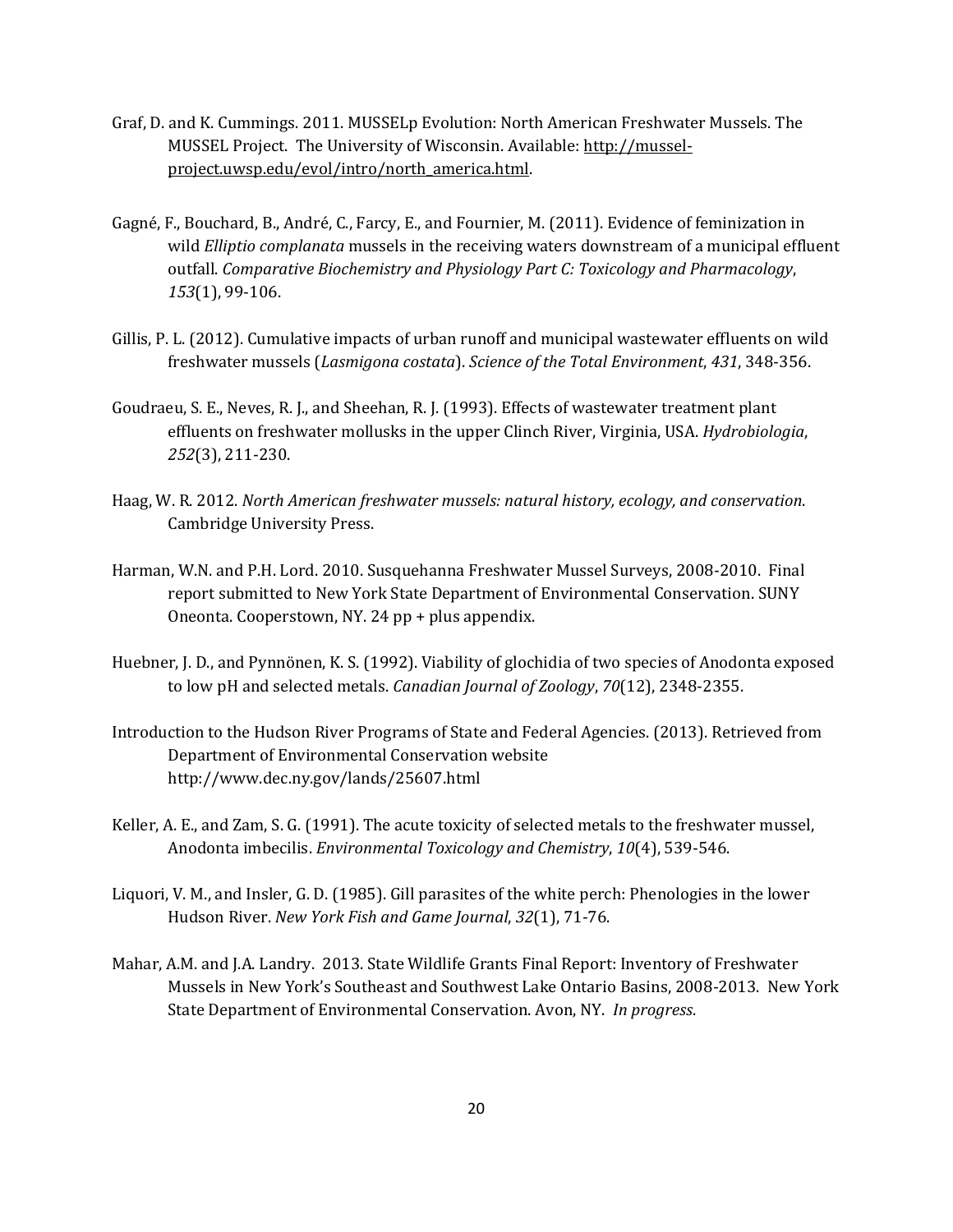- Natural Heritage Program Element Occurrences [ARC/INFO coverages] 2013. New York Natural Heritage Program, Albany, NY. Available: NYS Department of Environmental Conservation Master Habitat Data Bank's Data Selector.
- NatureServe. 2013. NatureServe Explorer: An online encyclopedia of life [web application]. Version 7.1. NatureServe, Arlington, Virginia. Available [http://www.natureserve.org/explorer.](http://www.natureserve.org/explorer) (Accessed: February 12, 2013).
- Nedeau, E.J. 2008. *Freshwater Mussels and the Connecticut River Watershed.* Connecticut River Watershed Council, Greenfield, Massachusetts. Xviii+ 132 pp.
- New York State Department of Environmental Conservation. (2006). *New York State Comprehensive Wildlife Conservation Strategy*. Albany, NY: New York State Department of Environmental Conservation.
- New York State Landcover, Version 1. [SDE raster digital data] (2010). National Gap Analysis Program. Moscow, Idaho. Available: NYS Department of Environmental Conservation Master Habitat Data Bank's Data Selector.
- Northeastern Aquatic Habitat Classification System (NAHCS) GIS map for streams and rivers, [vector digital data] (2010). US Environmental Protection Agency, the US Geological Survey, and The Nature Conservancy Eastern Conservation Science. Boston, MA. Available: NYS Department of Environmental Conservation Master Habitat Data Bank's Data Selector.
- Pandolfo, T. J., Cope, W. G., Young, G. B., Jones, J. W., Hua, D., and Lingenfelser, S. F. (2012). Acute effects of road salts and associated cyanide compounds on the early life stages of the unionid mussel Villosa iris. *Environmental Toxicology and Chemistry*, *31*(8), 1801-1806.
- Roley, S. S., J. Tank, and M. A. Williams (2012), Hydrologic connectivity increases denitrification in the hyporheic zone and restored floodplains of an agricultural stream, *J. Geophys. Res.*
- Schlesinger, M.D., J.D. Corser, K.A. Perkins, and E.L. White. 2011. Vulnerability of at-risk species to climate change in New York. New York Natural Heritage Program, Albany, NY.
- Smith, D. G. (1985). Recent range expansion of the freshwater mussel Anodonta implicata and its relationship to clupeid fish restoration in the Connecticut River system. *Freshwater Invertebrate Biology*, 105-108.
- Spaulding, S., and Elwell, L. (2007). Increase in nuisance blooms and geographic expansion of the freshwater diatom *Didymosphenia geminata*: recommendations for response. *USEPA Region*, *8*.
- Stansbery, D. H., and King, C. C. (1983). Management of Muskingum River mussel (unionid mollusk) populations. Final Report to the U.S. Department of Commerce, and the Ohio Department of Natural Resources. *Ohio State University Museum of Zoology Reports*. 79 p.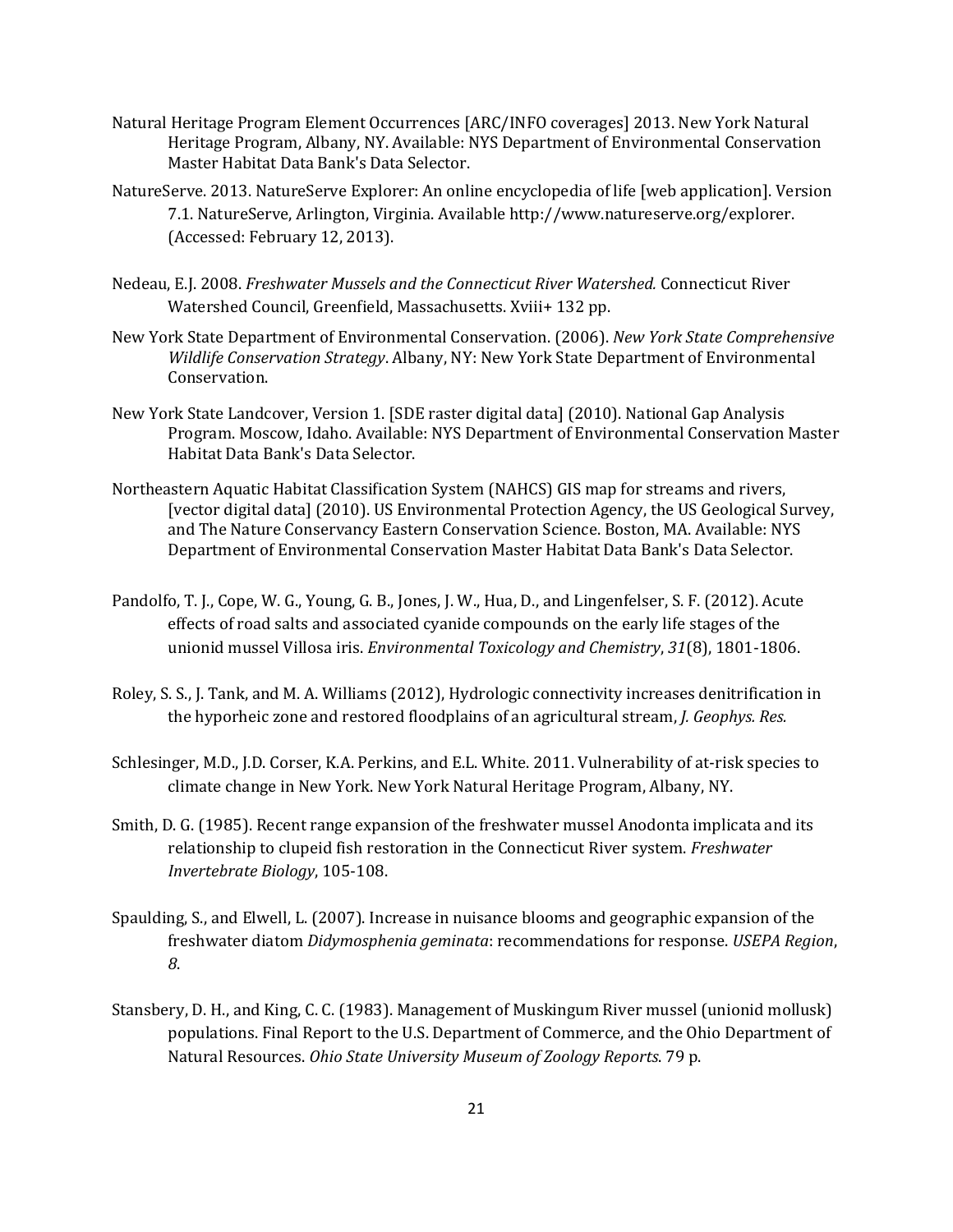- State Pollutant Discharge Elimination System (SPDES)- New York State [vector digital data]. (2007). Albany, New York: New York State Department of Environmental Conservation. Available: [http://gis.ny.gov/gisdata/inventories/details.cfm?dsid=1010&nysgis=](http://gis.ny.gov/gisdata/inventories/details.cfm?dsid=1010&nysgis)
- Strayer, D.L., and J. Ralley. 1993. Microhabitat use of an assemblage of stream-dwelling unionaceans (Bivalvia), including two rare species of *Alasmidonta*. *Journal of the North American Benthological Society12:247-258*
- [Strayer,](http://www.caryinstitute.org/science-program/publications?f%5bauthor%5d=3145) D.L.[, D. C. Hunter,](http://www.caryinstitute.org/science-program/publications?f%5bauthor%5d=483) [L. C. Smith,](http://www.caryinstitute.org/science-program/publications?f%5bauthor%5d=413) and [C. K. Borg.](http://www.caryinstitute.org/science-program/publications?f%5bauthor%5d=484) 1994. "[Distribution, abundance, and roles of](http://www.caryinstitute.org/publications/distribution-abundance-and-roles-freshwater-clams-bivalvia-unionidae-freshwater-tidal)  [freshwater clams \(Bivalvia, Unionidae\) in the freshwater tidal Hudson River](http://www.caryinstitute.org/publications/distribution-abundance-and-roles-freshwater-clams-bivalvia-unionidae-freshwater-tidal)", *Freshwater Biol.*, vol. 31, p. 239-248.
- Strayer, D. L., and Smith, L. C. (1996). Relationships between zebra mussels(Dreissena polymorpha) and unionid clams during the early stages of the zebra mussel invasion of the Hudson River. *Freshwater biology. Oxford*, *36*(3), 771-779.
- Strayer, D.L. and K.J. Jirka. 1997. The Pearly Mussels of New York State. New York State Museum Memoir (26): 113 pp., 27 pls.
- Strayer, D.L., and Smith, L.C. (2001). The zoobenthos of the freshwater tidal Hudson River and its response to the zebra mussel (*Dreissena polymorpha*) invasion. *Archiv für Hydrobiologie. Supplementband. Monographische Beiträge*, *139*(1), 1-52.
- Strayer, D.L. and Malcom, H.M. 2012. Causes of recruitment failure in freshwater mussel populations in southeastern New York. Ecological Applications 22:1780–1790.
- Strayer, D. L., and Malcom, H. M. (2007). Effects of zebra mussels (Dreissena polymorpha) on native bivalves: the beginning of the end or the end of the beginning?. Journal of North American Benthological Society, 2007, 26(1):111–122.
- The Nature Conservancy (2009). Freshwater Mussel (Unionidae) Distributions, Catches, and Measures of their Viability across the Catches, and Measures of their Viability across the Allegheny River Basin in New York. Report submitted New York State Department of Environmental Conservation. The Nature Conservancy, Central and Western NY Chapter. Rochester, NY. 63 pp.
- U.S. Fish and Wildlife Service. 1994. Clubshell *(Pleurobema clava)* and Northern Riffleshell *(Epioblasma tondosa rangiana)* Recovery Plan. Hadley, Massachusetts. 68 pp.
- Vaughn, C. C. and Taylor, C. M. (1999), Impoundments and the Decline of Freshwater Mussels: a Case Study of an Extinction Gradient. *Conservation Biology*, 13: 912–920
- Wang, N., Mebane, C. A., Kunz, J. L., Ingersoll, C. G., Brumbaugh, W. G., Santore, R. C., ... and Arnold, W. (2011). Influence of dissolved organic carbon on toxicity of copper to a unionid mussel